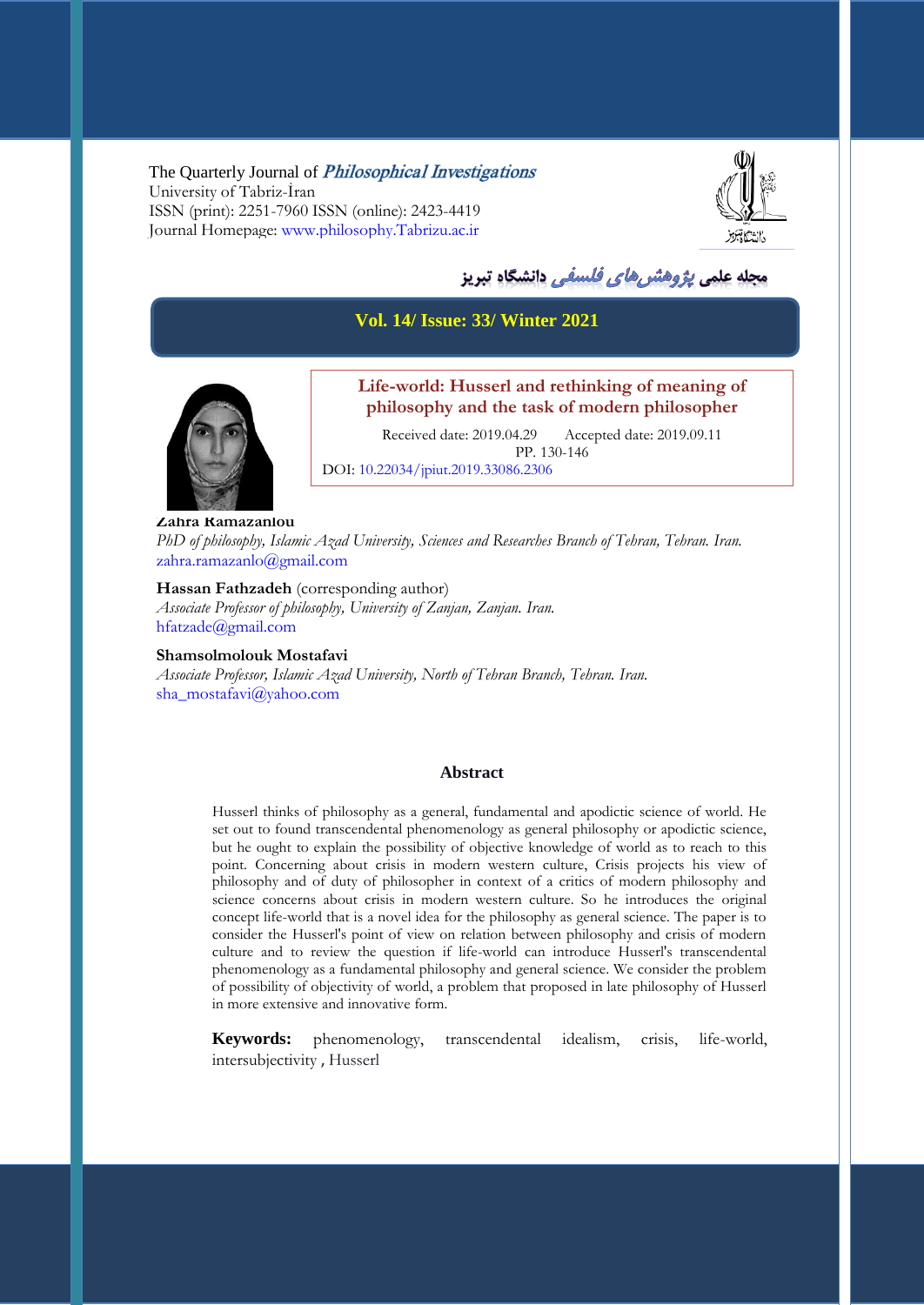#### **Introduction**

According to Husserl, philosophy has adopted many unproven assumptions about the world since early philosophers of ancient Greece, and has therefore fallen into the trap of what he himself calls the natural attitude. Husserl, who longed for the establishment of a universal philosophy as a rigorous science, tries to give up on this view and devise a new plan through his various stages of thought, which are often divided into three periods. In this path, he is shifted from a "natural-experimental" attitude to an "experimentaltranscendental" attitude and then to an "Eidetic" attitude. What is important in all of this ongoing is the subjective nature of Husserl's thinking. Husserl's claim is that phenomenology seeks to dissolve transcendental problems related to the objective world, which in itself goes back to the possibility of objective and transcendent knowledge abou the world. Husserl's solution to this problem become a constitutive analysis that is ultimately to explore pure ego philosophically.

#### **The method of phenomenology**

Husserl's essential method was to achieve the origin and beginning of their formation by suspending unproven presuppositions and uncertainties about the world. This suspension of metaphysical requirements and assumptions about the world of objects, as well as the study of what remains, is the same phenomenological reduction. Epoché is the starting point of phenomenology, which in the next steps, during the long, detailed and complex stages of reduction, expands this kind of skepticism in order to discover the absolute foundation of a universal philosophy. The result of reduction is pure consciousness or pure ego, which is in an intentional and transcendental correlation with the world.

#### **Life-World and Science Criticism**

One of the acts of consciousness, is modern science, or as Husserl says, is objective science, which itself is based on special assumptions about the world. Faced with the problem of the life-world, Husserl uses the term "natural attitude" to describe a method in which objects are the result of distortions of objective science. In his view, beyond these distortions, or rather under these distortions, are the things themselves, the discovery and study of which is the main task of his new science, or transcendental phenomenology. Discussing the same issues for Husserl in a special way, the ultimate historical method, is in fact the discovery of a new subject in the life-world as the subject of a universal science. Establishing philosophy as a science in the way that Husserl envisions requires achieving necessity and totality and going beyond possibility and particularity. That is why he sought to reveal the essences and universality because he thought that phenomenology was the realm that led the contemplative subject from the realm of facts to the necessary universality. In fact, in Husserl's view, it is through the intuition of the intuitions of essences, that is, through eidetic reduction that truth science becomes possible.

#### **intersubjective life-world**

According to Husserl, transcendental issues related to the objective world are finally clarified in the constitution of intersubjectivity. Therefore, it is through a phenomenological study of transcendental ego that the transcendental problems of the objective world can be resolved. This phenomenological study, in addition to showing us how the ego emerges during transcendental reduction, can also shed light on the general structure of transcendental subjectivity. Husserl sought a universal science, not a special science in a particular field. Hence, for him, philosophy is searching for a science about universal truths that are genuinely original. This science must be able to detect the subjective constitution of objective being. But this objectivity is distinct from the objectivism of modern science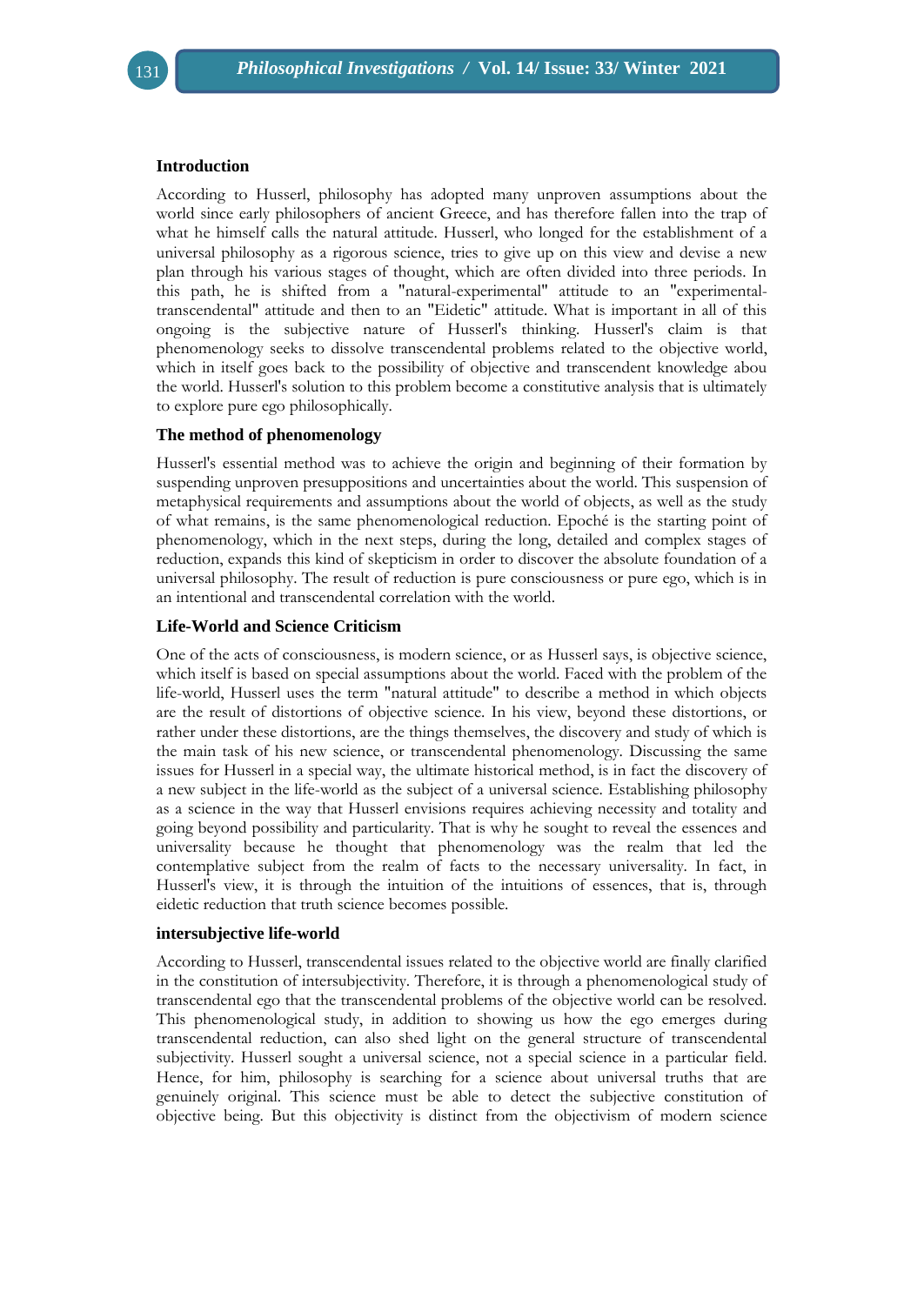because objectivism is a logical-theoretical structure, but subjective objectivity is rooted in the life-world and is actually experienced.

Attention to the intersubjective aspect of the life-world suggests that at this stage of his thinking Husserl focuses on the historical and concrete aspects of being and provides further reflection on the Other and history. In the Crisis the life-world is concrete, historical, and social premise that transcendental phenomenology seeks to lay the groundwork for this concrete and collective being. Examining the origins of meaning in the life-world finally sheds light on its intersubjective nature. "The world for all" is the constitutiona result of transcendental intersubjectivity. But that doesn't mean Husserl has given up on his doctrine of radical transcendental subjectivity, which begins with the primary sphere of ownnes. The transcendental Epoché reveals the intentional operating systems by which a social of egos is constituted. In Descartes' reflections, Husserl emphasizes that the pure ego is the origin of the constitution of other subjects, and thus the intersubjective world in which we live. Therefore, the unified transcendent ego is the source of objectivity and the condition for the possibility of knowledge as objectively valid.

#### **Conclusion**

For Husserl, neglecting the end and meaning for mankind is rooted in the initial concealment of meaning, and the origins of this meaning are hidden by natural attitude. In this way, the realization and objectification of thereasen itself can be distorted during its own development. This distortion is, in fact, the distortion of the life-world. Crisis diagnosis is rooted in tracking this distortion. Husserl believes in a science that is able to reveal the source of this confusion and return the lost meaning of science to them. But the life-world is unknown, and this anonymity is part of its structure. Husserl calls his phenomenology a "transcendental idealism." Because phenomenology is a philosophy that asks and answers these questions about the mere possibility of transcendent knowledge. These questions are not natural, but experimental-transcendental, because for Husserl, in the natural attitude, such questions cannot be coherently asked or answered. So this philosophy must consciously adopt a new point of view. Relying on this emphasis, Husserl calls the new attitude transcendental, phenomenological, and eidetic. Transcendental philosophy moves toward pure possibilities rather than focusing on empirical facts. Husserl's transcendental philosophy, instead of playing with arguments against realism, may shed light on my ego as the agent of any cognition, and in this sense Husserl's transcendental idealism is an ontology or monadology. But he objects to the notion that the transcendental ego without content is a pole of the subject of experience, and at the same time believes that the transcendental ego is the unifying principle of consciousness and the fundamental and ultimate source of all experience and knowledge.

#### **References**

- Husserl, E. *Cartesianische Meditationen, Ene Einleitung in die Phänomenologie*. trans. A. Rashidian. (In Persian)
- Husserl, E. *Die Idee der Phänomenologie*. trans. A. Rashidian. (In Persian)
- Husserl, Edmund (1970) *The Crisis of European Sciences and Transcendental Phenomenology*, trans. David Carr, Evanston: Northwestern University Press.
- Husserl, Edmund (1982), *Ideas pertaining to a pure phenomenology and to a phenomenological philosophy, First book. General Introduction.* trans. F. Kersten Dordrecht: Kluwer Academic Press.
- Rashidian, Abdolkarim. (2012) *Husserl Dar Matne Asarash* (In Persian)
- Ricoeur, Paul (1967). *Husserl: An Analysis of His Philosophy.* Trans. E.G. Ballard and L.E. Embree. Evanston: Northwestern University Press.

132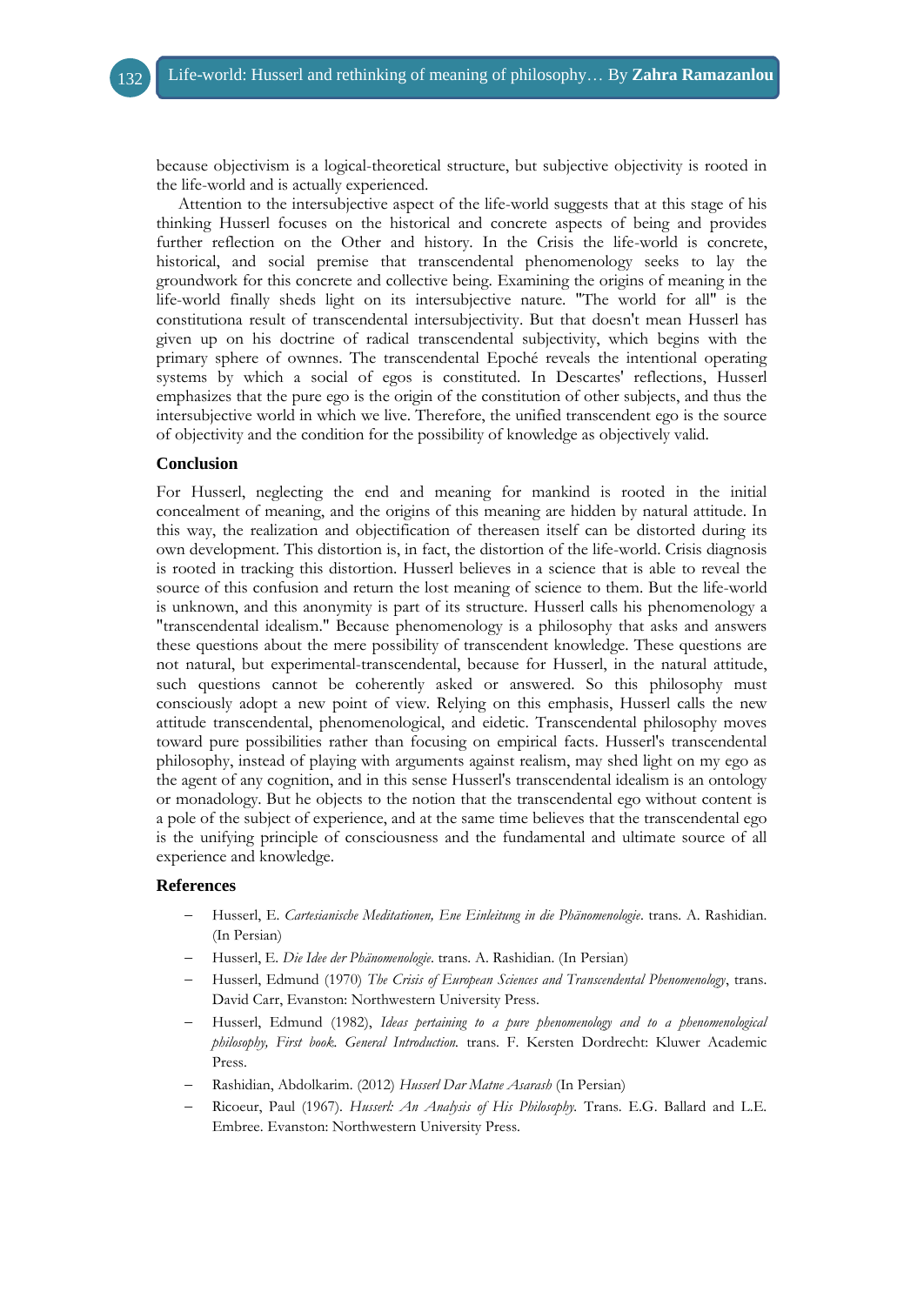

<u>مجله علمی یژوهشر ه*ای فلسفی* دانشگاه تیریز</u> **سال /41 شماره /33 زمستان 4399**

# **زیست جهان؛ هوسرل و بازخوانی معنای فلسفه و وظیفه فیلسوف مدرن**

**زهرا رمضانلو**

دانش آموخته دکتری فلسفه، دانشگاه آزاد اسالمی، واحد علوم و تحقیقات تهران. ایران. [zahra.ramazanlo@gmail.com](mailto:zahra.ramazanlo@gmail.com)

> **حسن فتحزاده** )نویسنده مسئول( دانشیار گروه فلسفه، دانشگاه زنجان، زنجان. ایران. [hfatzade@gmail.com](mailto:hfatzade@gmail.com)

> > **شمسالملوک مصطفوی**

دانشیار گروه فلسفه، دانشگاه آزاد اسالمی، واحد تهران شمال. تهران. ایران. [sha\\_mostafavi@yahoo.com](mailto:sha_mostafavi@yahoo.com) 

# **چکیده**

فلسفه نزد هوسرل علمی کلی، بنیادی و متقن درباره جهان است. او به دنبال تأسیس پدیدارشناسی استعالیی به مثابه فلسفهای کلی یا علمی متقن بود اما برای دست یافتن به چنین هدفی باید امکان یک معرفت ابژکتیو درباره جهان را توضیح میداد. هوسرل در کتاب بحران علوم اروپایی و پدیدارشناسی استعالیی، معنای مدنظر خود از فلسفه و وظیفه فیلسوف را در زمینه نقد علم و فلسفه مدرن و در ارتباط با بحرانهای فرهنگ معاصر اروپایی مطرح کرده و مفهوم بدیع زیستجهان را به عنوان ایدهای نو برای فلسفه به مثابه علم کلی معرفی میکند. این نوشتار در پی آن است که دیدگاه هوسرل درباره نسبت فلسفه با بحرانهای فرهنگ معاصر اروپایی را مورد مالحظه قرار داده و به این پرسش توجه کند که آیا ایده زیستجهان قادر است پدیدارشناسی استعالیی هوسرل را به عنوان فلسفهای بنیادین و علمی کلی معرفی کند یا نه. در این جهت مسئله امکان ابژکتیویته جهان یا به عبارت دقیقتر یک جهان بیناسوژهای مورد توجه قرار میگیرد که در فلسفه متأخر هوسرل به صورتی مبسوطتر و نوآورانهتر مطرح شده است.

**کلیدواژهها:** پدیدارشناسی، ایدهآلیسم استعالیی، بحران، زیستجهان، بیناسوژگی و هوسرل

**تاریخ دریافت: 9308/90/90 تاریخ پذیرش: 9308/90/09**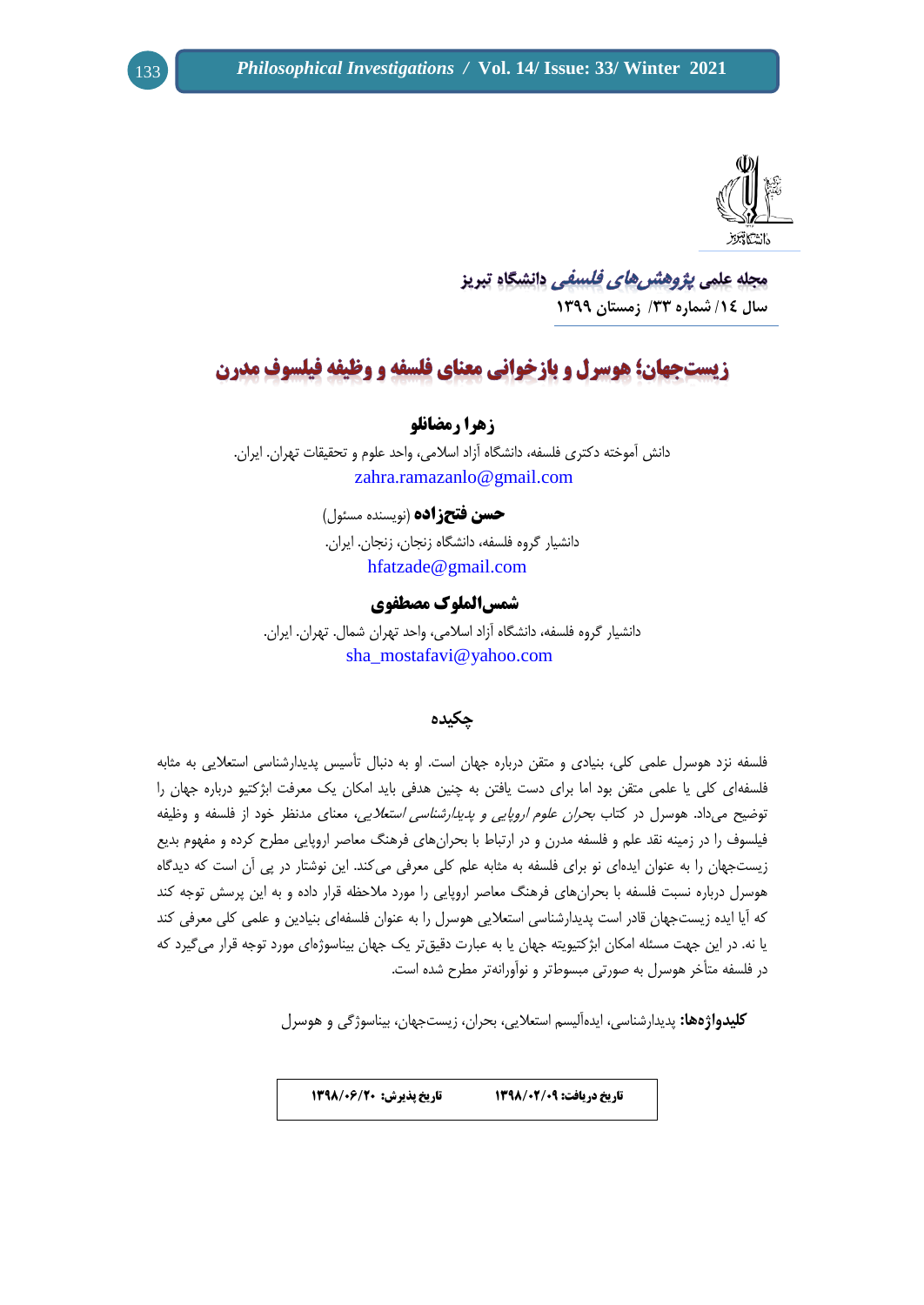ادموند هوسرل )8183-8391( را به جرأت میتوان یکی از نمایندگان انتقال تفکر فلسفی از قرن نوزدهم به قرن بیستم و حتی از دوره مدرن به دوره پستمدرن دانست. همّ و غم فلسفی هوسرل یکسره مصروف بنیان نهادن یک »علم متقن« بود و در همین جهت فلسفهای تحت عنوان پدیدارشناسی استعالیی تأسیس کرد که بعدها الهامبخش فیلسوفان بزرگ در طرح و حل مسائل فلسفی تازه شد. لذا میتوان گفت که فلسفه او نیز به مانند زندگیاش پلی میان قرن نوزدهم و بیستم است. برخی هوسرل را آخرین »نماینده بزرگ فلسفه مدرن کلاسیک» و همچنین نماینده انتقالی می دانند که منجر به تولد یک جهان فلسفی جدید شد ( Moran, 62 2000:(. اگر اهمیت فلسفی یک فیلسوف را با حوزه نفوذ او برآورد کنیم هوسرل قطعاً یکی از فیلسوفان مهم قرن بیستم است.

تلقی متداول درباره مراحل تحول اندیشه هوسرل این است که تفکر فلسفی او طی سه مرحله تکوین و تکامل یافته است. مرحله اول با دوره روانشناسیگرایی آغاز میشود و با نقدی همهجانبه به آن پایان میپذیرد. او در این دوره با انتشار اولین کتاب خود با عنوان فلسفه حساب: پژوهشهای روانشناختی و منطقی *I*( 8138 ) تلاش داشت حساب را از روانشناسی استخراج کند. اما در خلال سالهای ۱۹۰۱–۱۹۰۰ با انتشار کتاب *پژوهش-*ه*ای منطقی* برای اولین بار فلسفه خود را «پدیدارشناسی» نامید و انتقادی ویرانگر بر همه صورتهای روانشناسیگرایی در فلسفه و فهم فلسفه به عنوان شاخهای از روانشناسی تجربی وارد کرد. او در مرحله دوم تفکرش با نوشتن کتاب ایدههای هدایت کننده یک پدیدارشناسی محض و گونهای فلسفه پدیدارشناختی (موسوم به ایدهها)`، در سه مجلد، از موضع روانشناسیگرایی به موضع ایدهآلیسم استعلایی گام برمیدارد.

هوسرل در سال ۱۹۲۹ کنفرانس هایی با عنوان *«درآمدی بر پدیدارشناسی استعلایی»* ایراد کرد که بعدها با عنوان *«تأملات دکارتی»* به چاپ رسید. کتاب *تأملات دکارتی* حاکی از تلاش هوسرل برای حفظ پدیدارشناسی به عنوان یک علم مبتنی بر بداهتهای یقینی است که در عین حال به دنبال آن است که نقدهای وارد بر روش خودتنهاباورانه و اگولوژیک او را نیز تاب بیاورد. لذا می توان گفت *تأملات دکارتی* نقطه عطفی در انتقال هوسرل از دوره دوم به دوره سوم تفکر خود است. خصلت ماهوی و ایدتیک تفکر هوسرل همزمان با خطابههای او با عنوان «فلسفه در بحران بشریت اروپایی» که به *خطابههای وین* معروف است، به سوی یک پدیدارشناسی بیناسوژهای جهتگیری میکند و نهایتاً در کتاب *بحران* (۱۹۳۶)<sup>۲</sup> به یک هستیشناسی زیستجهان که شامل جهانهای اجتماعی، فرهنگ و تاریخ است تبدیل میشود.

درباره اینکه آیا مسائل مطرح شده در آثار هوسرل از همان زمان انتشار پژوهشهای منطقی تا واپسین سال- های عمر او یک نظام فکری منسجم را تشکیل میدهند یا مراحلی با گسستهای مشخص هستند اختالف نظر وجود. بررسی مراحل اندیشه هوسرل و اینکه مضامین مختلف و غنی نظام فکری او چگونه شکل گرفته و چه سیری را طی کردهاند خود نیازمند پژوهشی مفصل است. هوسرل طی این مراحل سهگانه از همان سالهای ابتدایی قرن بیستم از آنچه خود »دیدگاه طبیعی« مینامد دست شسته و در عزیمت به سوی تأسیس یک فلسفه کلی و متقن از یک دیدگاه «طبیعی-تجربی» به دیدگاهی «تجربی-استعلایی» (در *ایدهها*) و پس از آن به دیدگاهی «ایدتیک» (در ت*أملات دکارتی* و *بحران)* منتقل میشود. آنچه در تمام این سیر فکری مهم است خصلت سوبژکتیو تفکر هوسرل است، چرا که تأمالت پدیدارشناختی هوسرل اساساً سر از یک سوژه تأملکننده درمیآورد.

#### **مقدمه**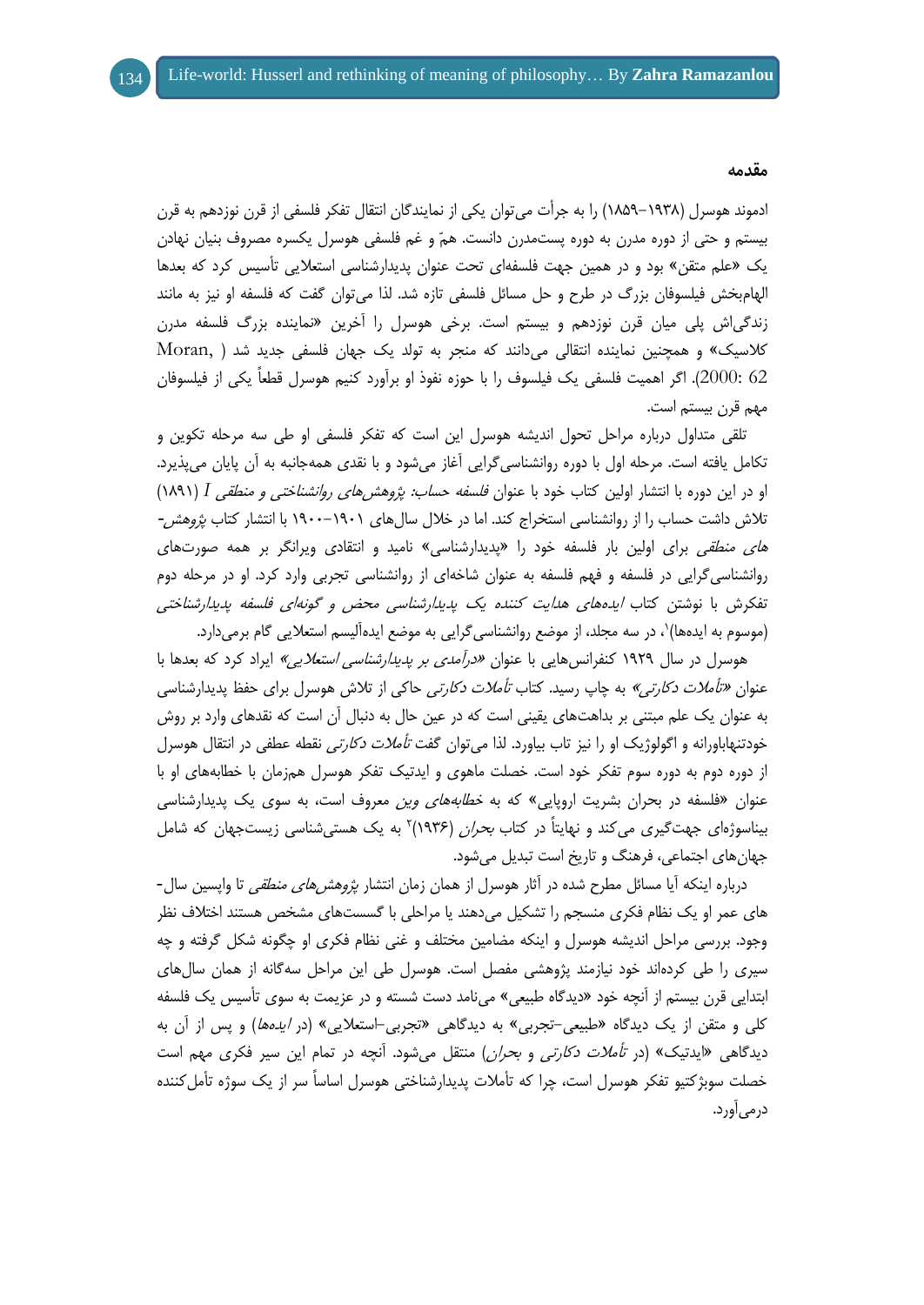هوسرل به دنبال آن بود که پدیدارشناسی استعالیی را به مثابه فلسفهای کلی یا علمی متقن تأسیس کند اما او برای دست یافتن به چنین هدفی باید امکان یک معرفت ابژکتیو درباره جهان را توضیح میداد. او ادعا میکند که پدیدارشناسی مورد نظرش مسائل استعلایی مربوط به جهان ابژکتیو را حل میکند (هوسرل، ۱۳۹۲: ۱۴۳). این مسائل در واقع مسائل مربوط به امکان معرفت ابژکتیو و متعالی بوده و از گرهگاههای فلسفه هوسرل به شمار میروند. راهحل هوسرل برای این مسئله شکل یک »تحلیل و نظریهای تقویمی« را به خود میگیرد که قرار است »با حرکت در محدودههای منِ تقلیل یافته به نحو استعالیی مسائل استعالیی ]مربوط به[ جهان عینی را حل کند« )همان: 849(. نتیجهای که او میگیرد این است که تنها یک جهان ابژکتیو وجود دارد و میتواند وجود داشته باشد، یک جهان بیناسوژهای که به نحو بالفعل آنجا برای ما است، با ابژههایی قابل دسترس برای هر کس (همان: ۱۴۶).

هوسرل در کتاب *بحران* فلسفه و آنچه را که خود وظیفه فیلسوف مینامد در ارتباط با بحرانهای فرهنگ اروپایی و به ویژه بحران علم و فلسفه مدرن بررسی میکند. او مفهوم بدیع و غنی زیستجهان را نیز در همین زمینه مطرح میکند. مفهوم زیستجهان نقطه عزیمت و همچنین بازگشت هوسرل به فلسفه به معنای واقعی آن چیزی است که او به مثابه یک آرمان مدرن در سر میپروراند. در اینجا تالش نگارنده بر آن است که دیدگاه هوسرل درباره نسبت فلسفه (که برای او فقط به عنوان علمی متقن، دقیق، اگولوژیک و ایدتیک معنا دارد) با بحرانهای فرهنگ معاصر اروپایی را مورد مالحظه قرار داده و به بررسی این مسئله بپردازد که نقش فلسفه در چالش با این بحرانها چگونه است. آیا هوسرل در چالش با این بحرانها قادر است علمی دقیق و مبتنی بر بنیانی ایدتیک بنا نهاده و فلسفهای بنیادین و پایدار را ارائه دهد یا تالش او برای استقرار عقالنیت همهگیر نهایتاً نظامی تصنعی باقی میماند. در این جهت باید مسئله امکان ابژکتیویته جهان یا به عبارت دقیقتر یک جهان بیناسوژهای را که در فلسفه متأخر هوسرل به صورتی مبسوط تر و نوآورانهتر مطرح میشود مورد توجه قرار دهیم.

# **دیدگاه طبیعی، تحویل و روش پدیدارشناسی**

هوسرل عمیقاً در سنت خود ریشه دارد. او مانند دکارت بر آن بود که یک علم متقن تأسیس کند که نتایج آن به نحو کلی معتبر باشند. پدیدارشناسی او سودای آن را داشت که آرمان باستانی فلسفه را به مثابه یک »فلسفه اولی« از نو احیا کند و از طریق فلسفه به عنوان علمی کلی و جامع به زندگی هرروزه ما بصیرت و پرتوی تازه بیفکند. هوسرل برای رسیدن به چنین بصیرت و یقینی به «دیدگاه طبیعی» که ما از آن *دیدگاه* به زندگی خودمان معطوف هستیم توجه میکرد. او معتقد بود که ما در حالت »غیرتأملی« در »دیدگاه طبیعی« به سر می- بریم که شامل کثیری از مسلمات و پیشفرضهای اثبات نشده است. به باور او این دیدگاه فلسفی نیست. اگرچه تاکنون همه فیلسوفان در چنین دیدگاهی بوده و نتوانسته بودند از آن خارج شوند و هم از آن رو است که فلسفههای آنان با پیشفرضها آمیخته شده و هریک راهی جداگانه درپیش گرفتهاند.

از آنجا که دیدگاه طبیعی شامل پیشفرضها و الزامهایی است که به لحاظ فلسفی مسئلهسازند لذا این - پیشفرضها دیدگاه طبیعی را غیرانتقادی و خاماندیشانه میکنند. علومی هم که بر این خاماندیشی مبتنی هستند در معرض تردید قرار دارند. روش هوسرل این بود که پیشفرضهای دیدگاه طبیعی را کنار بگذارد و به عبارت بهتر آنها را در پرانتز گذاشته و تعلیق کند تا به منشأ و سرآغاز شکلگیری آنها دست یابد. این تعلیق الزامها و پیشفرضهای متافیزیکی مربوط به جهان ابژهها و لذا بررسی اینکه چه چیزی باقی میماند همان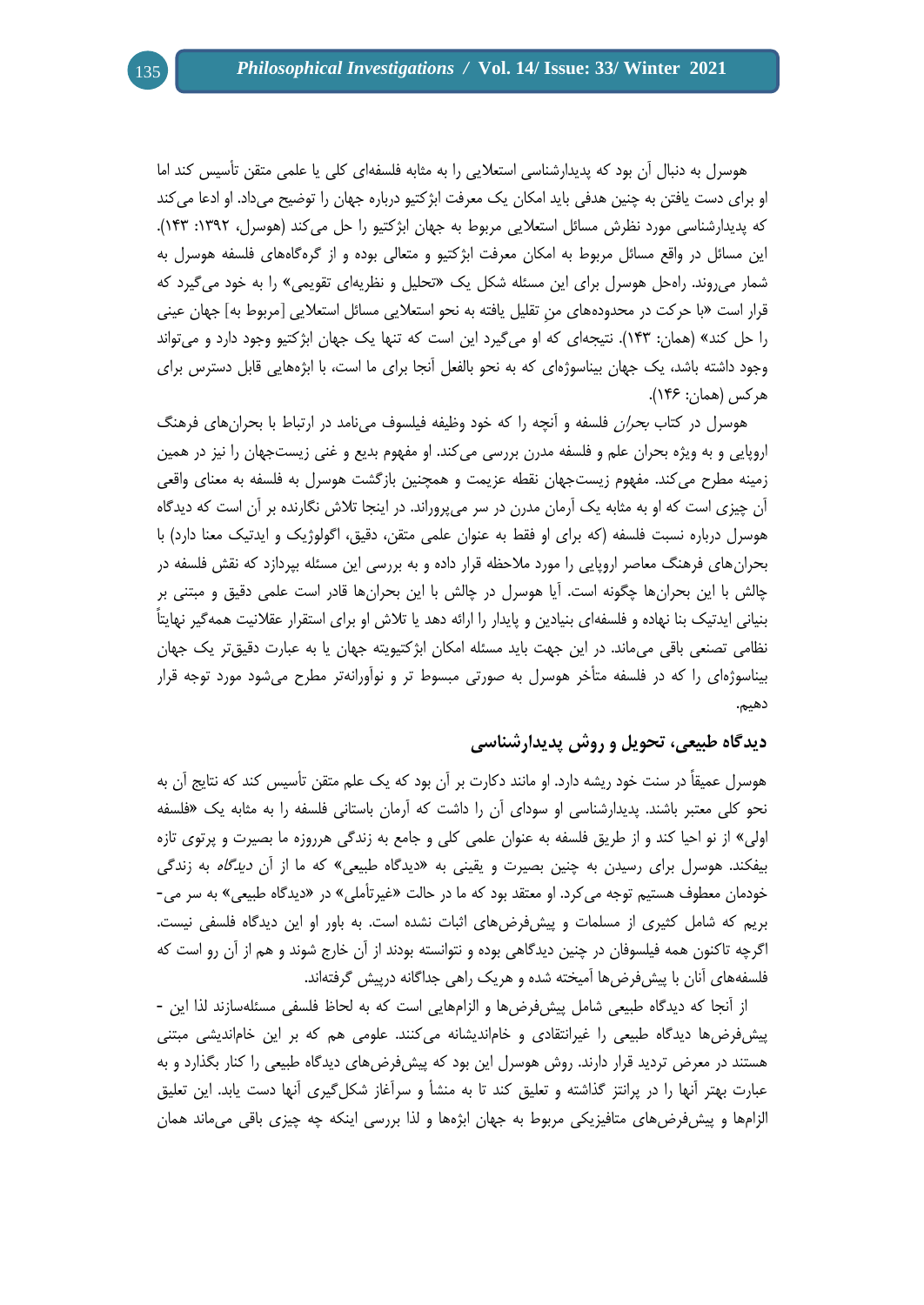تحویل پدیدارشناختی است. بعد از اینکه ابژههای جهان در پرانتز گذاشته شد )این به معنای انکار ابژهها نیست، بلکه فقط به معنای تعلیق حکم درباره آنها است، طوری که بتوان ورای آن را دید و دریافت که چه چیزی است که پیشفرضهای دیدگاه طبیعی را ممکن میکند)، آنچه باقی میماند تجربه آگاه سوژه تأملکننده و ابژههای این تجربه یعنی »پدیدارها« است.

پس اولین گام هوسرل برای رهایی از پیشفرضها و عزیمت به سوی یک علم کلی چیزی است که او »اپوخه« مینامد. هوسرل یک فیلسوف دکارتی تمام عیار است و اپوخه مدنظر او نیز از شک دکارتی الهام گرفته شده است. اپوخه نقطه شروع پدیدارشناسی است که در گامهای بعدی طی مراحل پرطول و تفصیل و پیچیده »تحویل« به بسط این شک میپردازد تا بنیان مطلق یک فلسفه متقن را کشف کند. حاصل تحویل، آگاهی محض یا اگوی محض است که در تضایفی قصدی و استعالیی با جهان قرار دارد. روش تحویل به سان یک سلوک فلسفی مداوم در تمام مراحل فکری هوسرل در کار است تا با روشنسازی این تضایف معنای جهان را در قلمرو سوبژکتیویته استعالیی به دست آورد.

هوسرل اپوخه کلی خود را پیش میکشد تا ریشهگرایی بنیادین فلسفهاش را »که مستلزم تأملی درباره خود است« آغاز کند. در این روش سوژه خود را نخستین و اولیهترین موضوع شناخت قرار میدهد تا خود را به مثابه «من استعلایی یا من محض دریابد» (همان: ۱۵۹). به نظر هوسرل دکارت در تأملات خود با انجام اپوخه اگو را کشف کرد اما اشتباه او این بود که اگوی روانشناختی را با اگوی محض اشتباه گرفت. همین اشتباه باعث شد که دکارت متوجه نشود که اگویی که او کشف کرده است جزئی از جهان نیست و خود جهان در اعمال کوگیتو است که معنای خود را دارد. این اگو در جهان ریشه ندارد بلکه همه آنچه که ریشه در جهان دارد معنای خود را از همین عملکرد کوگیتو دارند. این اگوی محض البته اگویی نیست که بیرون از خودش اگوهایی همتراز داشته باشد بلکه تمایزهایی مثل »من« و »تو« نیز خودشان ابتدا در اگوی مطلق وضع میشوند ) ,Kockelmans 240 1994:(. پس تحویل استعالیی فرایندی است که قلمرو سوبژکتیویته استعالیی را به مثابه »سرچشمه امکان یک جهان» آشکار میکند. «اپوخه کلی وسیلهای است برای دستیابی به قلمرو روح محض» (رشیدیان، :8938 871(. از نظر هوسرل »اپوخه کلی پدیدهشناسی من طبیعی را نیز همانند بقیه جهان طبیعی بینالهاللین میگذارد و آنچه باقی میماند منی محض و استعالیی است« )همان: 873(.

یکی از افعال آگاهی علم مدرن یا به بیان هوسرل علم ابژکتیو است که خود مبتنی بر پیشفرضهای ویژه درباره جهان است. پس برای دست یافتن به یک علم کلی بدون پیشفرض ما باید علم ابژکتیو را نیز مانند دیگر پیشفرضها اپوخه یا تعلیق کنیم. با اپوخه علم ابژکتیو آن جهان ویژهای که علم برای ما تصویر کرده بود کنار میرود و جهان به مثابه یک کل برای ما آشکار میشود. این امر کلی آشکار شده همان زیستجهان است. پس با اعمال اپوخه و با روش تحویل پدیدارشناختی زیستجهان به عنوان یک زمینه کلی برای پژوهش فلسفی درک میشود. اپوخه علم ابژکتیو منجر به درک شرایط امکان مطالعه ماهیت زیستجهان شده و زیستجهان را به عنوان زمینهای کلی برای یک علم جدید برای ما میگشاید. »اپوخه ما را قادر میکند که با زیستجهان چنان مواجه شویم که گویی آن را به مثابه یک واقعیت تاریخی و فرهنگی تجربه میکنیم بدون آنکه به آن به عنوان *چیزی که فی نفسه است* اشاره کنیم یا آن را با *چیزی که فی نفسه است* جانشین کنیم. لذا به نظر می رسد ایده علم کلی زیستجهان با دشواری پیچیدهای احاطه شده است« )477 2010: ,Gorwitch).

پس هوسرل در مواجهه با مسئله زیستجهان عنوان »دیدگاه طبیعی« را برای معرفی روشی به کار میبرد که در آن ابژهها حاصل اعوجاجها و تحریفهای علم ابژکتیو هستند. از نظر او در ورای این اعوجاجها، و یا بهتر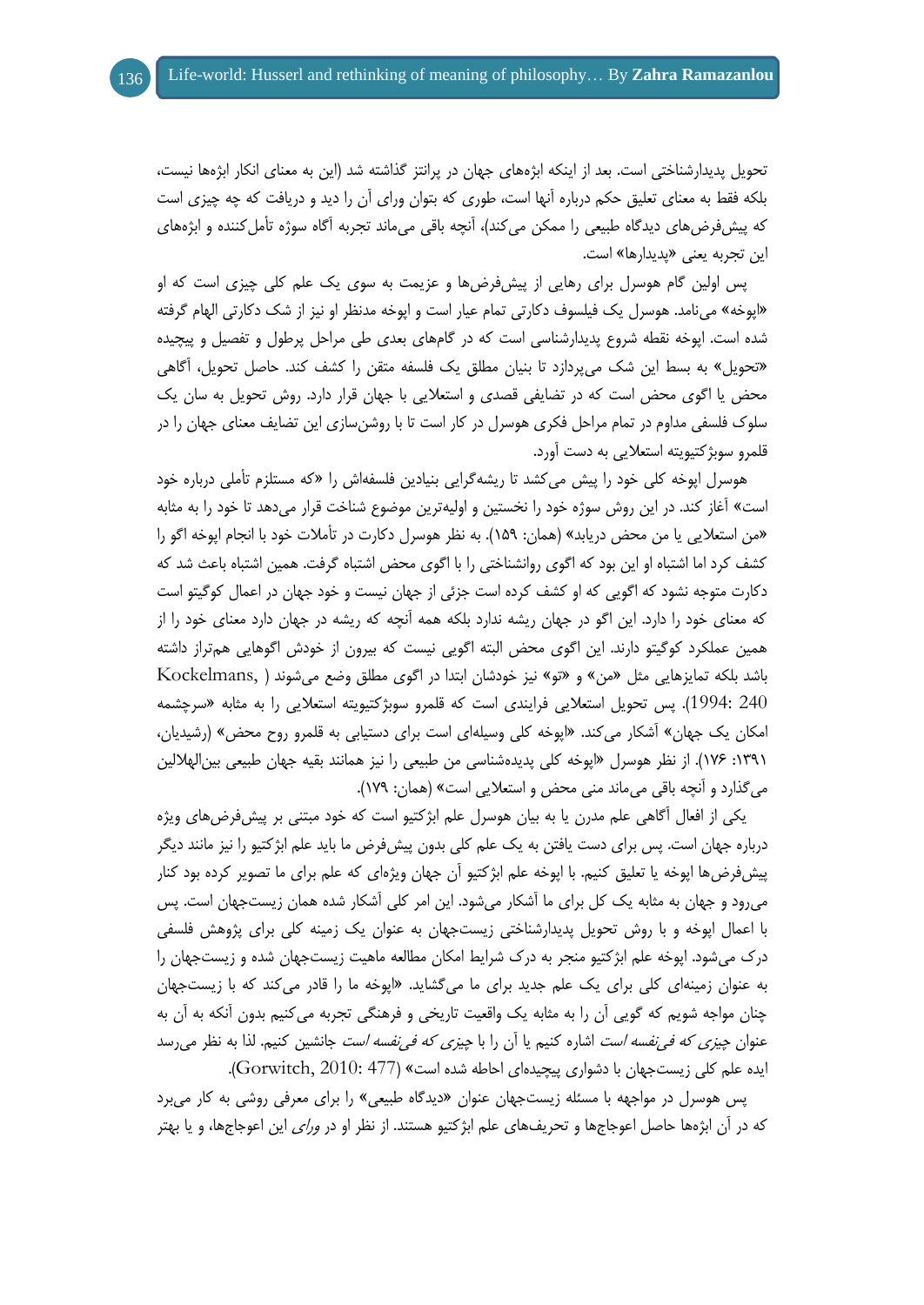است بگوییم زیر این اعوجاجها، خود چیزها قرار دارند که کشف و مطالعه آنها وظیفه اصلی علم جدید یا همان پدیدارشناسی استعالیی است. بحث درباره همین مسائل برای هوسرل آن هم به روشی ویژه، یعنی روش تاریخی-غایتشناختی، درواقع همان کشف موضوع تازه زیستجهان به عنوان موضوع یک علم کلی است.

مفهوم «دیدگاه طبیعی» بر جهانی دلالت میکند که بدون دشواری و ایمن است و قابلیت آن را دارد که دستکاریهای علم پوزیتیو را پنهان کند. دیدگاه طبیعی به نحو اغفالکنندهای خصلت پیشاعلمی و واقعی پدیدارها را میپوشاند. این دیدگاه منشأ فریب اس*ت. بحران* ارتباط میان این قلمرو محض آگاهی تقویمکننده و زندگی معمول و هرروزه را مسئلهساز میکند. هوسرل میگوید »در زیستجهان عادی و طبیعی این تکثر سوبژکتیو پیوسته ادامه دارد، اما همواره و ضرورتاً پنهان و پوشیده میماند« )146 1970: ,Husserl). این پنهانسازی بخشی از ویژگی دنیایی جهان هرروزه است. تبدیل کردن چیزی که بدیهی و مسلم فرض شده است به چیزی فرادنیایی<sup>۳</sup> دقیقاً وظیفه فلسفهای است که هدف آن آشکار کردن و مطالعه تقویم هرروزه است. زیرا در زندگی هرروزه این دنیایی بودن هم پرسش نشده است و هم غیرقابل پرسش، چنانکه در مجموعه معرفت و دیدگاه نظری باقیمانده از یونانیان برای گالیله نیز چنین بود. گالیله نمیتوانست تقویم گذشته اکنون خودش را مکشوف کند. در دیدگاه طبیعی نیز سوژهها نمیتوانند به راز این که سوبژکتیویته چگونه جهان را تقویم میکند دست یابند. زیستجهان به مثابه بنیان به اعمال تقویمیای اشاره میکند که زیربنای مجموعه علم است. گالیله و دکارت این مجموعه علم را مسلم فرض کرده بودند. زیستجهان به مثابه بنیان به معنای دقیق کلمه با مفهوم اساسی زیستجهان به عنوان نقطه عزیمت و البته بازگشت برای فلسفه یکی است. هوسرل در جستجوی راه حلی برای بحران همین هدف را دنبال میکند. زیستجهان قلمرو اساسی وجود است. از نظر هوسرل زیستجهان قلمروی است که روشنسازی آن کار فلسفه و وظیفه فیلسوف است.

وقتی هوسرل تالش میکند علم و فلسفه را بنیان نهد به دنبال دست یافتن به ضرورت و کلیت است و نه امکان و جزئیت. هوسرل به دنبال آشکارسازی ماهیات و کلیات بود و پدیدارشناسی را به عنوان چیزی درمی- یافت که شامل یک تحویل ایدتیک میشود و سوژه تأملکننده را از قلمرو امور واقع به کلیتهای ضروری سوق میدهد )44 1982: ,Husserl). شهود ماهیتها یعنی تحویل ایدتیک است که از نظر هوسرل علم حقیقی را ممکن میکند )63 ,Ibid). تحویل ایدتیک به وسیله تغییر دلبخواه از طریق تخیل یا تغییر خیالی به دست می- آید. تغییر خیالی با یک واقعیت و یک مثال شروع میکند و ایدوس را در آن مثال مییابد. میتوان گفت تغییر خیالی خصلتهای ممکن و فردیتبخش پدیدار را در پرانتز میگذارد و بدین وسیله به سوی امر کلی و ضروری حرکت میکند. این جنبه کلیتیافته یک پدیدار ایدوس یا ماهیت است. ریکور میگوید تغییر خیالی »راهی است از امر واقع به سوی ایدوس »واقعیت« تجربه شده و به ما اجازه میدهد که به آگاهی به عنوان یک امکان پیشینی دست یابیم» (Ricoeur, 1967: 91).

در زمانی که هوسرل میزیست دست یافتن به چنین معرفت کلی و غیرنسبیای به اندازه یک رؤیا دست- نیافتنی به نظر میرسید و پیگیری چنین طرح فکریای یک خیالپردازی تلقی میشد. اما این برای هوسرل به عنوان کسی که پیش از همه و در ابتدای دهه ۱۹۰۰ دریافته بود که فلسفه در معرض خطر است قابل پذیرش نبود. هوسرل به خوبی از خطراتی که در برابر فلسفه وجود داشت و به طور مشخص منطقگریزی فزاینده فیلسوفان که میرفت بشر اروپایی را هرچه بیشتر در بحران فرو برد آگاه بود. او عمیقاً نگران آینده فلسفه و به طور کلی آینده حیات فکری بشر بود و بر این باور بود که همین امر باعث میشود پرسشها و پژوهشها درباره بحران فوریتر و ضروریتر شود. جالب آنکه به سرعت نیز روشن شد که بحران علوم اروپایی دقیقاً یک نشانه از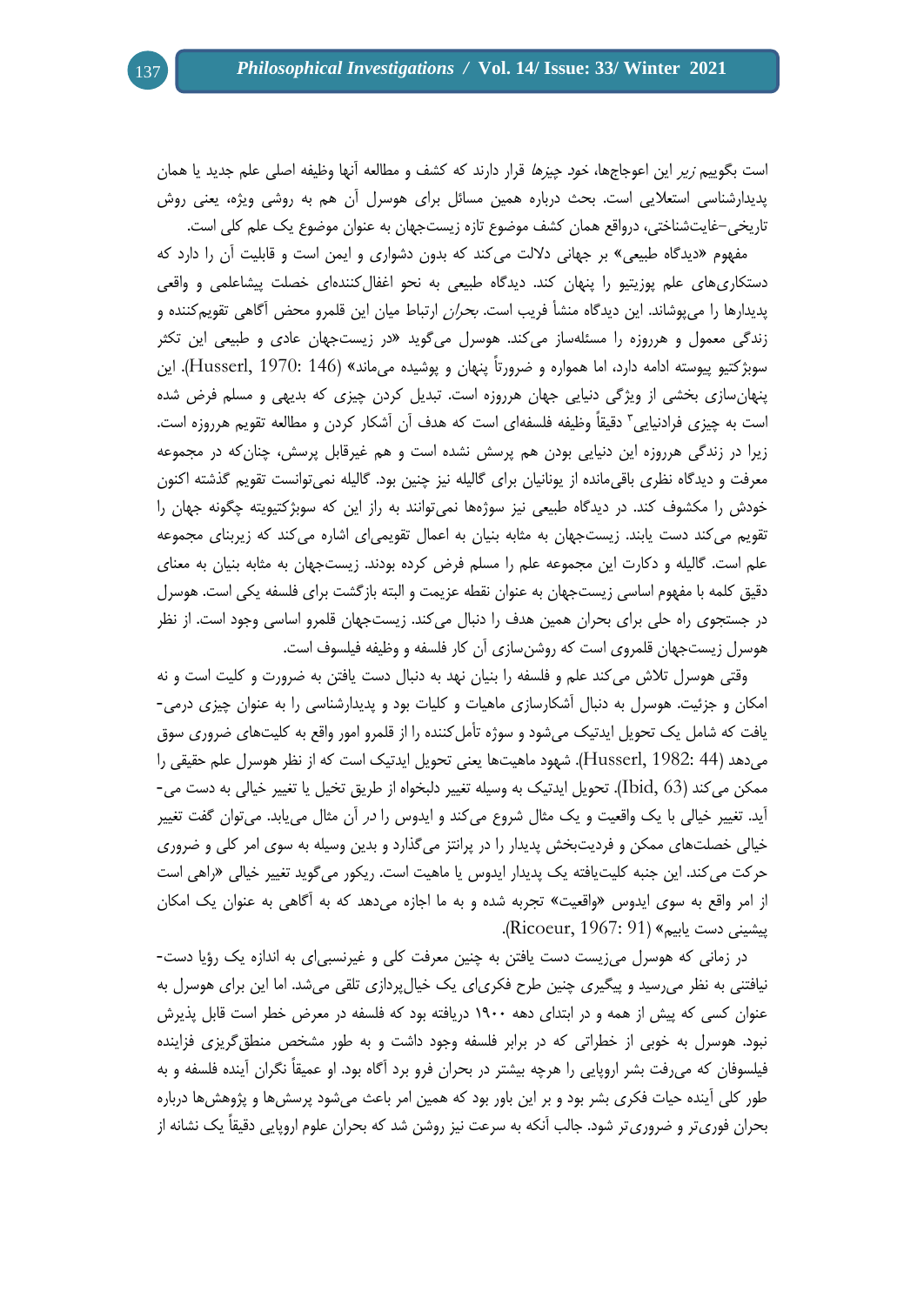بحران بزرگتر است، یعنی بحران انسان به عنوان یک موجود متعقل، بحران خود سوبژکتیویته یا خودِ عقل. از نظر هوسرل درواقع آنچه در این بحران در خطر است خودِ معقول بودن و معناداری کل زندگی سوبژکتیویته و جهان است. در اینجا است که هوسرل مفهوم زیستجهان را به عنوان مفهومی محوری برای فهم این بحرانها و همین طور برای حل آنها مطرح می کند. هوسرل در بند ۳۴ *بحران* وقتی که مسئله زیستجهان را «مسئله کلی برای فلسفه« )132 1970: ,Husserl )عنوان میکند این را نشان میدهد.

ادعای هوسرل آن است که از طریق یک مطالعه پدیدارشناختی درباره اگوی استعالیی میتواند مسائل استعالیی مربوط به جهان ابژکتیو را حل کند. این مطالعه پدیدارشناختی عالوه براینکه به ما نشان میدهد اگو در جریان تحویل استعالیی چگونه ظاهر میشود، همچنین میتواند به روشنسازی ساختار کلی سوبژکتیویته استعالیی منتهی شود. این باب ورود هوسرل به مسائل استعالیی مورد نظر او )یعنی تقویم بیناسوژگی و جهان ابژکتیو( است. تحویل استعالیی »در شکل کامالً پیشرفته و تحقق یافتهاش به معنی آن است که جهان به ابژه- ای برای ذهنیت استعالیی تبدیل شده و صیرورت و تقوماش به وسیله مشاهدهگر پدیدارشناختی بررسی میشود» (رشیدیان، ۱۳۹۱: ۲۰۷).

هوسرل در *تأملات دکارتی* پس از اینکه به راه رسیدن به سوبژکتیویته استعلایی پی می برد می پرسد: «من )که به شیوه دکارتی تأمل میکنم( چه چیزی را میتوانم به گونه فلسفی با من استعالیی به دست آورم؟ یقیناً وجود آن از نظر شناخت برای من مقدم بر هر وجود عینی است؛ به یک معنا همان بنیان و زمینهای است که بر آن هر شناخت عینی شکل میگیرد« )هوسرل، :8939 18(. وظیفه تحویل استعالیی این بود که راه را برای بسط یک علم جدید درباره سوبژکتیویته استعالیی بگشاید. اکنون هوسرل میگوید که »بدین ترتیب علمی با ویژگی بیسابقهای در مقابل ما گشوده میشود، علمی که موضوعش ذهنیت استعالیی انضمامی است آنگونه که در تجربه استعلایی بالفعل یا ممکن داده میشود» (همان: ۶۸) و این علم در جهتی پیش می رود که یک اگولوژی یا مونادولوژی شود.

هوسرل ادعا نمیکند میتواند ابژکتیویته جهان و بسط معرفت را از سوبژکتیویته استنتاج کند. او همواره چیزی را قبالً در جریان تقویم بدست آمده است در نظر میگیرد و گام به گام به عقب میرود تا این فرایند را در عمیقترین الیههایش پیبگیرد. البته او برای ترسیم پرشدگی قصدها حرکتی نیز رو به پیش دارد. معطوف بودن به شیوه اندیشه درباره جهان از طریق روش تحویل صورت میگیرد. فیلسوف با این روش به عقب برمیگردد تا از واقعیتهای متعالی به شرایط استعالیی امکان آنها برسد. چیزی که با چرخش استعالیی در کانون توجه قرار می گیرد «سوبژکتیویته استعلایی» است که عالم معناهای ممکن است. این «سوبژکتیویته» به یک سوژه دنیایی اشاره نمیکند، بلکه به سوژهای اشاره میکند که تقویم معنای چیزها در قصدیتهای ممکن و بالفعل آن شکل میگیرد و در زندگی آگاه او به کار میرود.

# **زیستجهان و نقد فلسفه و علم مدرن**

هوسرل در کتاب *بحران* اساساً مفهوم زیستجهان را در زمینه نقد علم مدرن و به عنوان راه حلی برای بحران علم مطرح میکند. از نظر او بازگشت به زیستجهان راهی برای غلبه بر ابژکتیویسم علوم طبیعی است. او زیستجهان را جهان «زندگی هرروزه»<sup>۴</sup> میiامد. این نکته به ویژگی انضمامی زیستجهان اشاره میکند. زیستجهان انضمامی با جهان علم ابژکتیو چه ربط و نسبتی دارد؟ برای روشن شدن این مسئله یک علم تأملی مورد نیاز است، یعنی علمی که هم خودآگاه باشد و هم اشیای جهان را مشاهده و دریافت کند. از نظر هوسرل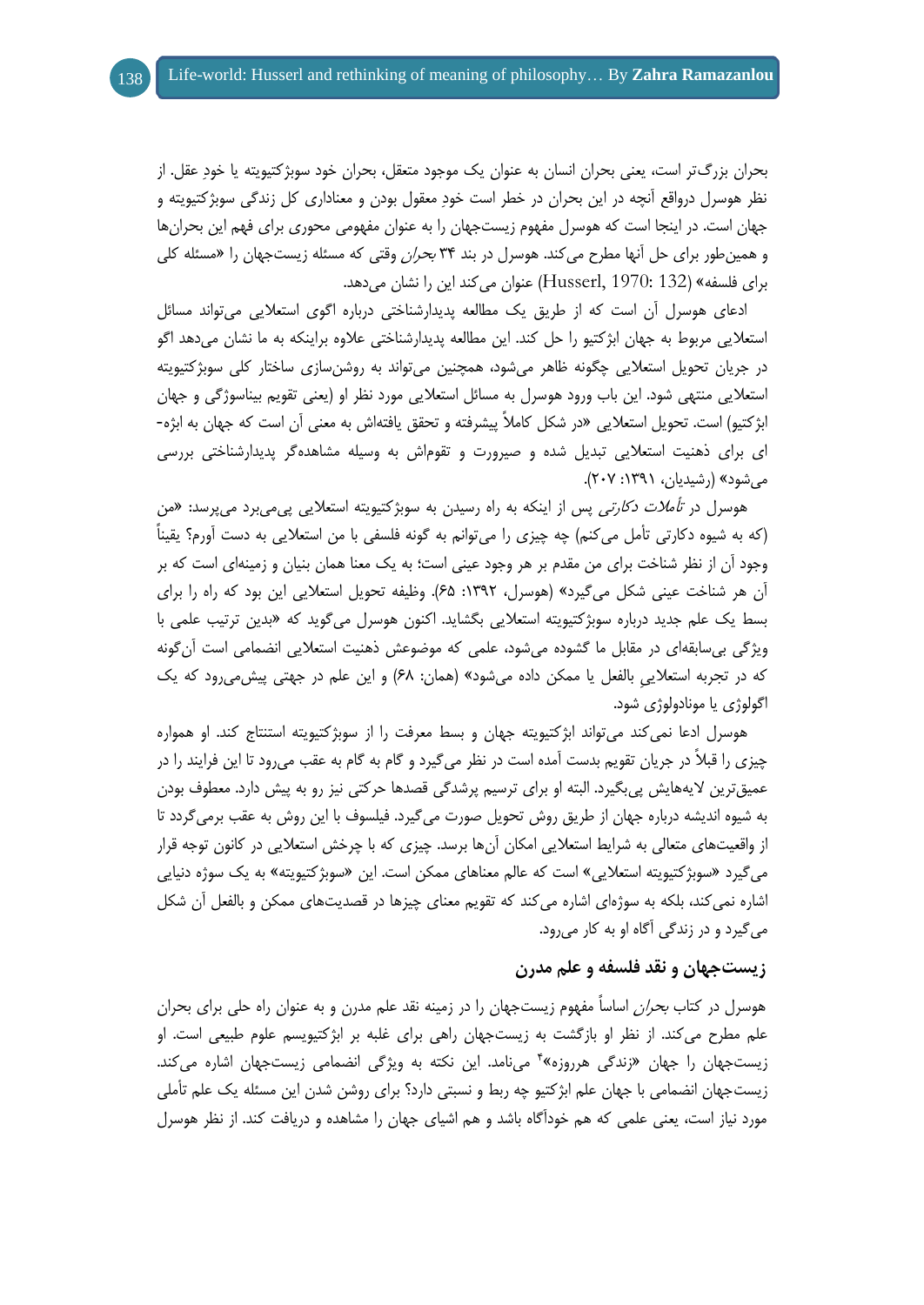امکان چنین علمی وجود دارد و در اصل این علم است که علمی حقیقی است، یعنی آگاهی از فرایندی سوبژکتیو یا آگاهی از خود که علم را به مثابه دستاوردی سوبژکتیو در زمینه زیستجهان مییابد) 1992: ,Buckley .)98

نقطه شروع هوسرل برای برای دستیافتن به چنین علمی در واقع خود اوست به مثابه انسانی که به لحاظ تاریخی و فرهنگی مقید شده است و در زیستجهانی زندگی میکند که آن هم همین قیدها را دارد. اما این انسان در عین حال یک فیلسوف نیز هست که به دنبال فهم بحران عقل، بحران علم و بحران معناست تا راهی برای اُن بیابد. هوسرل در *بحران* روشی تاریخی–غایتشناختی را برای مطالعه این «خودفهمی»<sup>ه</sup> معرفی میکند تا بحث بحران را روشن کند. این مطالعه مربوط است به »خودفهمی به مثابه موجوداتی تاریخی که ]خود[ ما هستیم« )72 1970: ,Husserl). هوسرل ادعا میکند که ما وقتی به این فهم اساسی میرسیم که پیش- فرضهای عالمان و فیلسوفان مدرن، یعنی در واقع همان پیشفرضهایی که بحران جاری علوم را غیرقابل اجتناب و ناگزیر کرده است، درک کنیم.

درک هوسرل از بحران در پس خود مفهوم «نقادی» کانت را داشت و در واقع *بحران* واکنش هوسرل به کانت بود )36 2012: ,Moran). هوسرل نیز مانند کانت فکر میکرد که فلسفه مدرن در فهم جهان که با روشهای علوم طبیعی به دست آمده است دچار اعوجاج است و لذا فلسفه باید مسیری نو در پیش بگیرد )7 1970: ,Husserl). در این مسیر نو قرار بود فلسفه به تاریخی بودن انسان توجه کند، اما این تأمل تاریخی برای هوسرل یک تاریخگرایی مرسوم و گاهشمارانه نیست. تأمل تاریخی برای هوسرل این بود که در جریان یک خودتأملی آگاهانه پوسته »واقعیت تاریخی« شکسته شود تا الیههای پنهان و عمیق تاریخی بودن انسان یا به عبارت دقیقتر سوژه را در وحدتی درونی کشف کند. این کشف همان زمانمندی آگاهی است که از نظر هوسرل باالترین یا به بیان دقیقتر ژرفترین مرتبه تاریخی بودن انسان یا سوژه خودآگاه است و در پدیدارشناسی استعالیی به مثابه صورتی از خودآگاهی مستدام ظاهر میشود )392-394 :Ibid).

ایدهآلیسم استعالیی هوسرل یک ایدهآلیسم کانتی نیست. از نظر هوسرل اشتباه بنیادین کانت رد ضمنی تضایف پیشینی جهان و آگاهی از جهان است، آن هم با این فرض که جهان »برای ما« در آگاهی تقویم میشود اما یک جهان نیز با معنا و وجود »فینفسهاش« وجود دارد. از نظر کانت آگاهی دادههای حسی را از طریق وضع فرمها و مقوالت سرهم میکند. این مفهومی متفاوت از سنتز به معنای هوسرلی است زیرا مفهوم هوسرلی سنتز مبتنی بر قصدیت است. از نظر هوسرل گفتن اینکه یک شی به نحو تألیفی در آگاهی تقویم می- شود بدین معنا است که آن شی در مجموعهای از افعال منفعل و فعال آگاهی عرضه میشود و یک معنای ابژکتیو مشخص مییابد. برای هوسرل سنتزکردن فعلیت بخشیدن به یک معنای مشخص است. اما چیزی که درباره استعالیی بودن پدیدارشناسی هوسرل مسئلهساز است، این است که او از صرف این ادعا که پدیدارشناسی او به معنای فوقالذکراستعالیی است فراتر رفت، زیرا معتقد بود که یک اگوی استعالیی وحدتیافته در کانون تفکر وجود دارد<sup>ه</sup>. هوسرل این اگو را به شیوههای مختلفی مفهومسازی می کند. اگو شامل مجموعهای از تجربه-های زیسته است و همچنین اصل وحدتبخش و منشأ مطلقی است که هر فعل قصدی و هر معنایی از آن سرچشمه میگیرد. چیزی که توصیف هوسرل از اگوی استعالیی را دردسرساز میکند این است که او میگوید اگوی استعلایی به شخص تأملکننده یعنی به اگوی منفرد جزئی مرتبط است (هوسرل، ١٣٩٢: ١۵٧) و به این مسئله که اگوی استعالیی کانتی یک اگوی عاری از محتواست اعتراض میکند.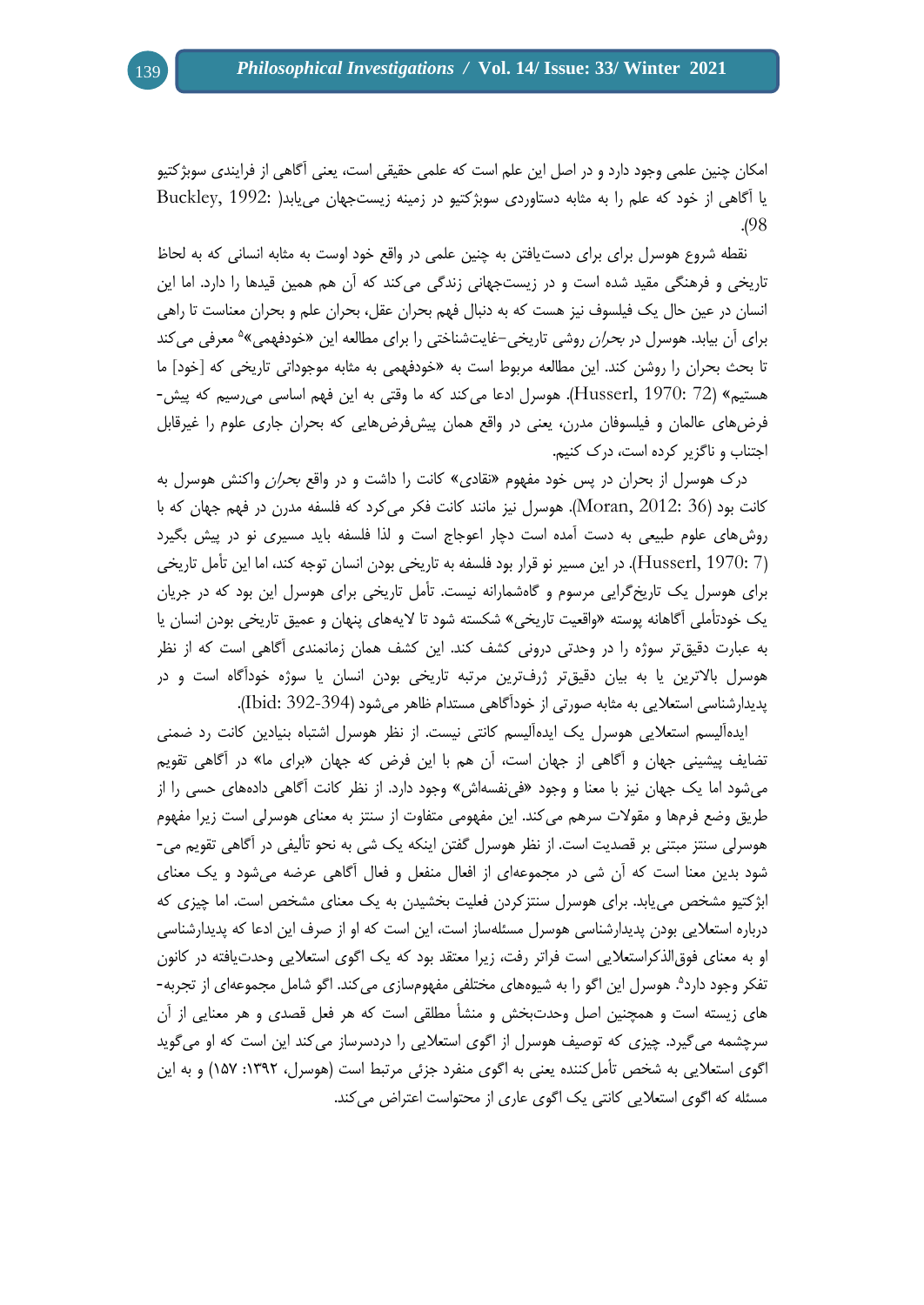هوسرل عمیقاً نگران استقرار اعتبار عقالنیت ذاتی و دقت علمی رهیافت خود در مقابل آن چیزی بود که نوعی بیبنیاد بودن، خردگریزی و ارادهباوری در حیات فلسفی امروز میپنداشت و در همین راستا بود که در تفکر متأخرش روی مضامین حیات انسانی، تجربه »اکنون زنده«، بیناسوژگی و تاریخ متمرکز شد. به عبارت دیگر هوسرل ادعا میکند وقتی پدیدارشناسی به عنوان یک سوبژکتیویسم اساساً دکارتی با تعابیر انضمامیتر از حیات که مورد حمایت هایدگر و دیگر همعصرانش بود سنجیده شود مورد بدفهمی قرار میگیرد. از نظر خود او پدیدارشناسی استعالیی معنای حقیقی زندگی قصدی انسان را جستجو میکند )36 2012: ,Moran).

هوسرل در جستجوی موضوع فلسفه است که به مفهوم »زیستجهان« میرسد. او در گام اول مفهوم زیستجهان را برای اشاره به یک قلمرو تغییرناپذیر به کار میبرد. به نظر او فلسفه اساساً این قلمرو تغییرناپذیر را به عنوان موضوع خود و مقدم بر تأثیرات پنهانکننده دیدگاه نظری مورد توجه قرار میدهد. کشف این قلمرو به حل بحران معنا مربوط است که مشغولیت اصلی تفکر متأخر هوسرل است. پس هوسرل در چارچوب بررسی نقش زیستجهان در بحران و در زمینه کارکردی که این مفهوم برای علم ابژکتیو داشته است، پرداخت مسئله زیستجهان را آغاز میکند. همانطور که از بند 99 بحران میتوان دریافت مسئله زیستجهان »به عنوان یک مسئله جزیی درون مسئله کلی علم ابژکتیو« سربرمیآورد )121 1970: ,Husserl).

هوسرل در شرح و توصیف خود از روند تاریخی بسط علم بیان میکند که علم را تاجایی که به عنوان ابزار تکمیل استدالل استقرایی در نظر بگیریم قابل قبول و اعتناست، زیرا زمینه و بستر این استقرا از پیش در زیست- جهان حاضر است. اما بحران علم به این مسئله مربوط است که علم ابتنای خود به زیستجهان سوبژکتیو و به نحو شهودی دریافتشده را فراموش میکند. یعنی ارتباط و نسبت علم با زیستجهان گسسته میشود. البته در این فرایند علوم انسانی با علوم طبیعی تفاوت دارند، زیرا علوم انسانی دارای عناصر سوبژکتیو هستند که باعث میشود گسست آنها از زیستجهان به آن اندازه که در علوم طبیعی رخ میدهد چشمگیر نباشد. اما علوم طبیعی به کلی از زیستجهان جدا میشوند و ابژکتیویسم موجود در آنها همه عناصر سوبژکتیو مربوط به زیستجهان را در خود پنهان میکند. به نظر میرسد علت اصلی حمله هوسرل به علوم ابژکتیو همین مسئله است و هوسرل برای همین است که اپوخه دیدگاه ابژکتیو را برای بازگشت به زیستجهان به کار میگیرد. این جهتگیری با ماهیت تقویمی جهان علم و به ویژه جهان علم ابژکتیو نیز متناسب است ) 1992: ,Buckley .)98

پس مشخصه زیستجهان - و تفکر گالیله و دکارت - امکان گمراهکنندگی آن است. کسانی که زیست- جهان را آنچنان که به نظرمیآید میپذیرند در واقع آن را به عنوان مبنا میپذیرند. اهمیت پیشفرض گرفتن فرضیاتی که به صورت پذیرفته شدهاند در آن است که یک مجموعه معرفتی را به بارمیآورند، مجموعه معرفتی به معنایی که علم ابژکتیو مورد استفاده قرار میدهد. تحریفهای علم ابژکتیو به عنوان بخشی از تاریخ طبیعی زندگی انسان تلقی میشوند و برای نسلهای بعد به عنوان یک آموزه باقی میمانند و به ارث میرسند. پس امکان بروز بحران برای ساختار معرفت و انتقال آن همواره هست، اما فعلیت آن وابسته به امکانهای تاریخی معینی است و در اصالح این فعلیت امکانهای تاریخی است که پدیدارشناسی وظیفه مسئوالنه خود را مییابد.

جنبه گمراهکنندگی زیستجهان ناظر به این است که سوژههای آن سادهانگاری خاصی داشته باشند. دیدگاه طبیعی باور به »جهانی که همواره پیشداده است را به مثابه آنچه موجود است«، تداوم میبخشد. این چیزی است که هوسرل همواره آن را »دیدگاه طبیعی« مینامد. هوسرل این سادهانگاری را در *I…Ideas* به این صورت بیان می کند که ابژههایی که «به سادگی آنجا برای من هستند و موجودند» به دیدگاه طبیعی تعلق دارند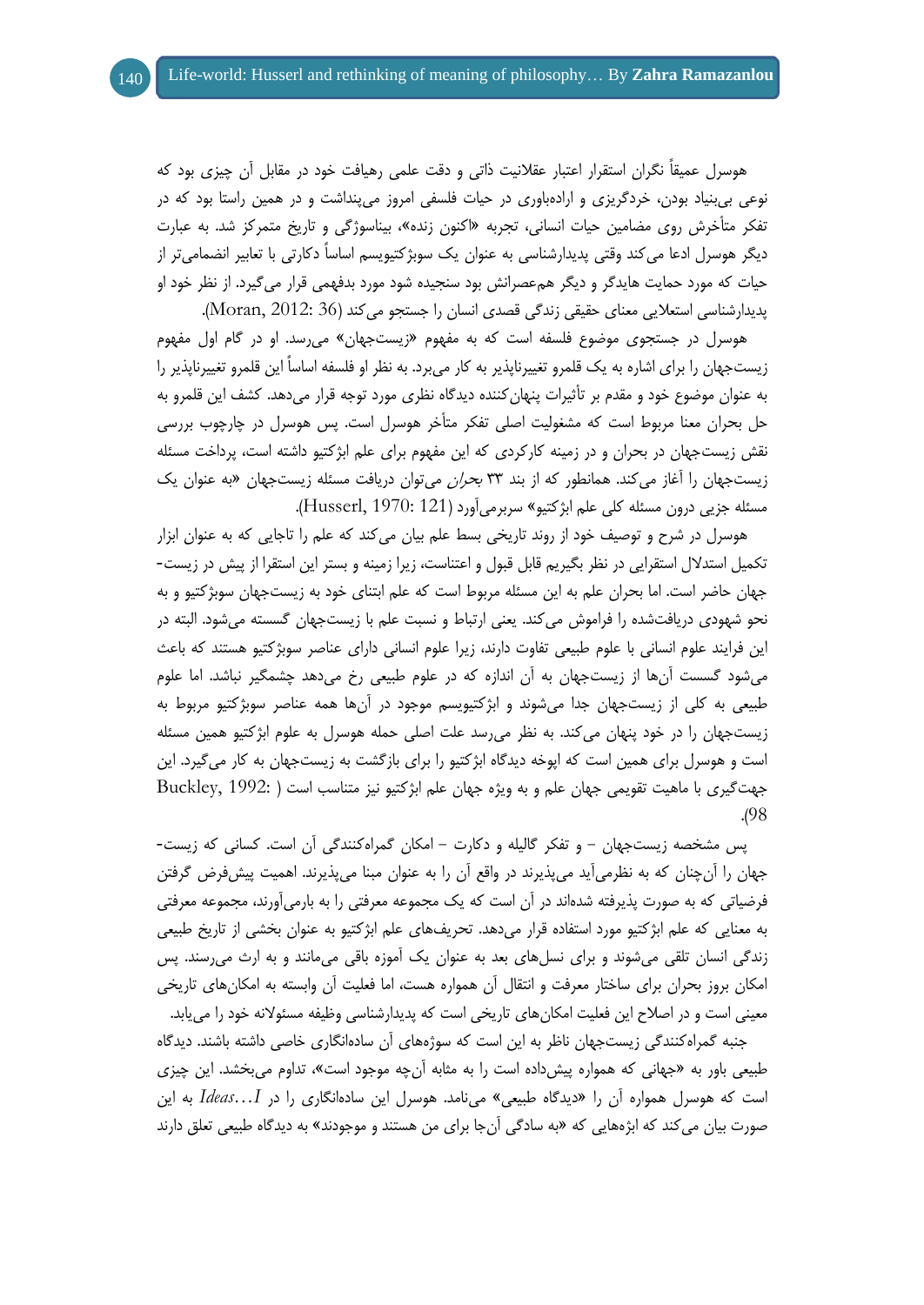)52 1982: ,Husserl). دیدگاه طبیعی جهان بیداری، جهان وابستگی به حواس و جهان استمرار زمانی و مکانی است. در کلیترین معنا دیدگاه طبیعی »جهان پیرامونی به نحو بالفعل موجود« است که در آن اگو و دیگری »ما«ی بیناسوژهای را تقویم میکند )56 :Ibid). این دیدگاه طبیعی و سادهانگارانه است زیرا محتوا و ابژههای آن میتواند به آسانی و بدون دردسر رهیابی شده و نشان داده شود و وجود و دوام آن مسلم فرض می- شود.

زیستجهان به مثابه حوزهای ظهور پیدا میکند که شامل کلیت »تجربه بیواسطه« است. یک مسئله درباره مفهوم زیستجهان این است که «بر بیeاسطه بودن تجربه زیستجهان در مقابل خصلت غیرمستقیم<sup>۶</sup> ماهیت-های علمی تأکید کند. زیستجهان مقدم بر علم و مقدم بر تئوری است، نه به نحو تاریخی بلکه به نحو معرفت- شناختی« )206 1977: ,Carr). این امر نوع ارتباطی را که سوژه انسانی با جهان دارد تعیین میکند. برای هوسرل این ارتباط اساساً بر اساس ویژگی قصدی آگاهی مشخص میشود. ویژگی قصدی آگاهی باعث میشود که «جهان به مثابه افق»<sup>۷</sup>، به واسطه سوژههای فعال تبدیل به «جهان به مثابه قصد»<sup>۸</sup> شود، یعنی مسئله زیستجهان مسئلهای ناظر بر اعمال آگاهی و سازوکار ارتباط سوژه و جهان شود.

هوسرل به دنبال دست یافتن به علوم ویژه در رشتههای خاص نبود بلکه به دنبال یک علم یگانه و کلی بود. فلسفه برای او یعنی جستجوی علمی درباره حقایق کلی که به نحوی اصیل کلی باشد. این علم باید قابلیت آن را داشته باشد که تقویم سوبژکتیوِ وجود به نحو ابژکتیو را دریابد. اما آنچه این ابژکتیویته را از ابژکتیویسم علم مدرن متمایز میکند »این واقعیت است که ابژکتیویسم یک ساختار منطقی-نظری است، ساختار چیزی که در اصل و متناسب با وجودش قابل تجربه نیست در حالیکه ]ابژکتیویته[ سوبژکتیو در زیستجهان از هر لحاظ از به نحو بالفعل قابل تجربه بودنش متمایز میشود« )127 1970: ,Husserl).

هوسرل محتوای فلسفهورزی دکارت را رد میکند اما در روی آوردن به سوی سوبژکتیویته استعالیی )من میاندیشم)<sup>۹</sup> «به مثابه مبنای نهایی و یقیناً مسلم حکم، که هر فلسفه ریشهای باید بر بنیان آن استوار شود» (هوسرل، ١٣٩٢: ۵٣)، از دکارت تبعیت میکند. وجود جهان، پدیداری اعتباری<sup>. (</sup> (همان) برای ما میشود آنچنانکه واقعیت آن هیچ بداهت یقینی برای ما به بار نمیآورد. کل زیستجهان پیرامونی انضمامی فقط یک پدیدار موجود برای ما میشود. امتناع از باور طبیعی به جهان، یعنی امتناع از دیدگاه طبیعی، مرا با جریان زندگی تجربهکنندهای که مال من است رها میکند. این امتناع از باور طبیعی همان اپوخه پدیدارشناختی است. من از طریق آن به تملک افعالم و ابژههای قصد شده از طریق این افعال دست مییابم. بدینسان تحویل برای من قلمروی از وجود را میگشاید که باعث میشود من در آن ریشههای باورم به جهان را بررسی کنم و در مورد به وجود آمدن این باور درمورد چیزهایی که تاکنون از من پنهان بودهاند بپرسم. مهمتر از همه تحویل پدیدارشناختی-استعالیی روشی است که من به وسیله آن خودم را به مثابه یک اگو ادراک میکنم و از طریق این اگو است که جهان ابژکتیو *برای من* موجود است. بدین وسیله پدیدارشناسی ازطریق تأمل اگو را با جریان محض اندیشهها، به عنوان آگاهی از جهان، کشف میکند.

# **زیستجهان بیناسوژهای**

جهان برای هوسرل یک مفهوم متضایف است یعنی جهان اساساً متضایف آگاهی از جهان است. جهان یک مفهوم اگولوژیک است که در آن اگو به عنوان کانون زیستهها جهان را در یک سنتز کلی به مثابه افق تقویم میکند. برای هوسرل جهان یک تمامیت واحد و نامتناهی زمانی-مکانی است که با توجه به ابژههایش به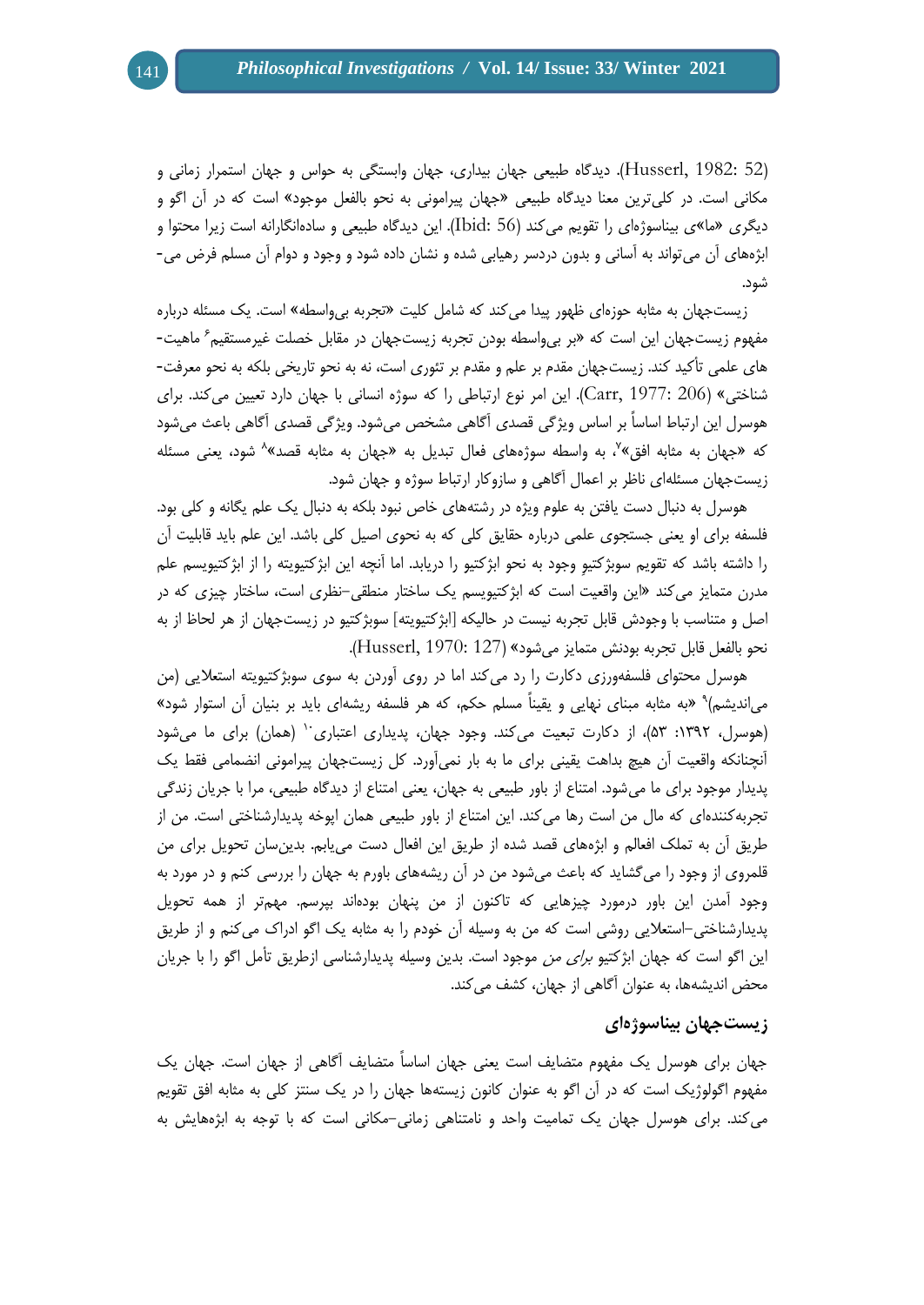ناحیههای مختلف تقسیم میشود. جهان »پیشداده« است چنانکه همواره از پیش و به نحو بالفعل و متعالی از آگاهی موجود است. نهایتاً جهان با ابژهها و ساختهایش آنجا برای همه ما و قابل دسترس برای همه ما است هم به مثابه زیستجهان هرروزه فکر و عمل و هم به مثابه عالم علم. عالم علم مبتنی بر زیستجهان هرروزه است چرا که زیستجهان یک وحدت همبافته از معنا با الیههای معنایی مختلف است. هوسرل در تأمل پنجم عمدتاً دلمشغول ابژکتیویته جهان است که آن را با «تجربهپذیر بودن برای هرکس» معرفی می کند (هوسرل، :8939 843(. در این فرایند الیه معنایی مربوط به »اگوی دیگر« بر ابژکتیویته جهان مقدم است و اساس آن را تشکیل میدهد. لذا هوسرل در پرداختن به معنای جهان و اعبتار ابژکتیو آن ابتدا به »دیگریِ تجربهشده« توجه میکند و بررسی این پدیدار الیههای بعدی را آشکار میکند. هوسرل در پرداختن به اعتبار ابژکتیو جهان تنها بعد از روشن سازی اولیه و تحلیل قصدی دیگری است که به «جهان» میپردازد. وقتی او این کار را میکند می-گوید که:

»من در خودم، در چارچوب زندگی آگاهی محضام که به نحو استعالیی تقلیل یافته است، «جهان» و «دیگران» را تجربه می کنم، و موافق با معنای همین تجربه آن را نه به مثابه نتیجه فعالیت تألیفی به اصطالح خصوصی خودم، بلکه به مثابه جهانی بیگانه با من، »بیناالذهانی«، و موجود برای هرکس، با »ابژههایی« قبال دسترس برای هرکس، تجربه میکنم. با اینحال هرکس تجربههای خودش، پدیدهها و واحدهای پدیدهای خودش را دارد، در حالی که جهان تجربه، در تقابل با همه سوژههایی که آن را تجربه میکنند و همه جهانهای پدیدهای آنها، فی نفسه وجود دارند» (همان: ۱۴۷–۱۴۶).

پس یک وجه مسئله مربوط است به تحلیل قصدی اینکه دیگران »آنجا برای من« هستند. این یک تئوری استعلایی درباره تجربه از دیگری را درپی دارد که هوسرل آن را «همدلی» مینامد. اینکه هوسرل تجربه دیگری را به عنوان اولین مرحله مربوط به مسئله میبیند مهم است اما همانطور که او میگوید:

> »...به زودی معلوم میشود که دامنه چنین نظریهای از آنچه در وهله اول به نظر می- رسید به مراتب وسیعتر است، زیرا در عین حال بنیانهای نظریهای استعالیی درباره جهان عینی، و از همین رو درباره طبیعت عینی را نیز فراهم میکند.... معنای وجود جهان، و به ویژه معنای واژه طبیعت به مثابه طبیعت عینی، اقتضا می *ک*ند که *برای* هر*کس وجود داشته باشند'*'… به علاوه جهان تجربه دارای ابژههایی با محمولهای «روحی» است، که به اقتضای منشأ و معنای شان به سوژهها، و به طور کلی به سوژه-هایی بیگانه با ما، و به قصدیتهای تقویمی فعال آنها، اشاره دارند« )همان: 847-841(.

این نکات به ما کمک میکند که دریابیم آنچه هوسرل میگوید نه صرف یک تحلیل قصدی بلکه به معنای دقیق کلمه یک تئوری تقویمی است. در اینجا امکان این سوءفهم وجود دارد که هوسرل ابژکتیویته را از سوبژکتیویته برمیکشد و از آن استنتاج میکند. پس باید در نظر داشته باشیم که آنچه اکنون بررسی میکنیم یک تئوری تقویم است که به عنوان راه حلی برای مسئله استعالیی مربوط به جهان ابژکتیو تلقی میشود.

نکته قابل توجه در اینجا این است که اساساً »جهان« باید در هر زندگی آگاه فردی و به همین صورت نیز در هر زندگی آگاه مشترک تقویم شود یعنی جهان باید »جهان انسانها باشد، و با کمالی کمتر یا بیشتر در روان هر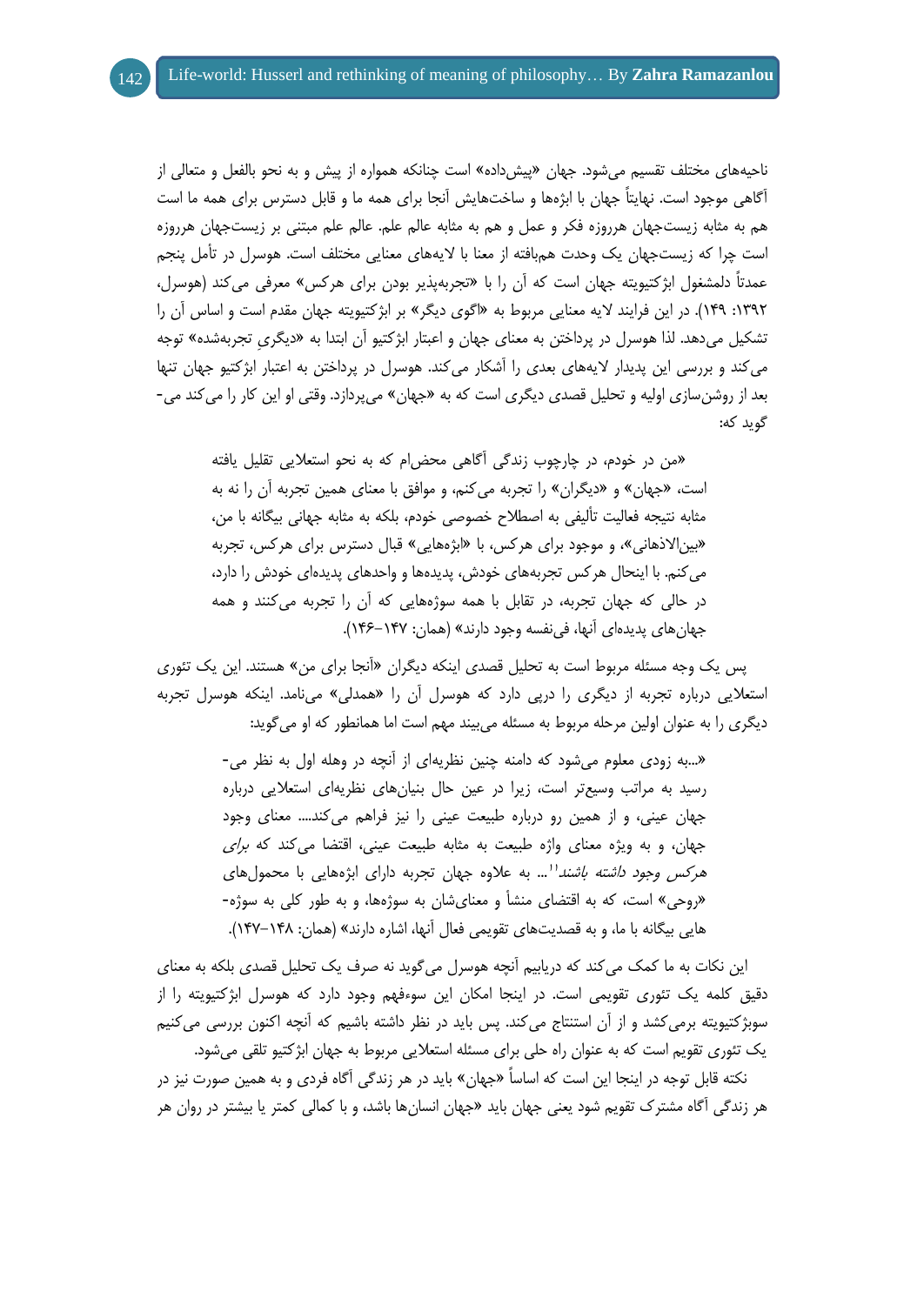انسان خاص، در زیستههای قصدیاش، در نظامهای بالقوه قصدیتاش، که به نوبه خود به مثابه »زندگی روانی» پیشاپیش به مثابه موجود در جهان تقویم شدهاند، متقوم شود» (همان). در اینجا منظور هوسرل از تقویم »روانی« جهان ابژکتیو تجربه ممکن و بالفعل انسان از جهان است، به عنوان تجربهای متعلق به او، یعنی متعلق به اگویی که خودش را به عنوان انسان تجربه میکند. این تجربهای از جهان اساساً فقط به طور نسبی کامل است و همواره افقی نامتعین و گشوده دارد.

زیستجهان به عنوان افق معنایی ما و به عنوان قطب-ابژه به صورتی نامتناهی از بیناسوژگی استعالیی غنا یافته است و بنابراین یک علم زیستجهان مسیری تمامنشدنی درپیش دارد. از نظر هوسرل به همین دلیل است که علم زیستجهان حوزهای از یک وظیفه نامتناهی یعنی همان ایده حقیقی فلسفه است ) 1970: ,Husserl 278-279(. درواقع پدیدارشناسی استعالیی وظیفهای نامتناهی است که از طریق روشنسازی »منشأهای قصدی و وحدتهای شکلدهی معنا« )168 :Ibid )و از طریق تحلیلهای تقویمی به روشنسازی و فهم حقیقت آنچه در کل هست میپردازد. تحلیلهای تقویمی پدیدارشناسی منجر به شناخت منحصربفردی درباره خود و جهان میشود.

رویه هوسرل که اگو را تنها بنیان یقینی همه ادراکهای ما میداند از همان شروع پدیدارشناسی دال بر متمایز بودن، اولیه بودن و تنهایی اگوی استعالیی است. تحویل استعالیی باعث میشود جهان آن ابژکتیویته طبیعی و پوزیتیو خود را از دست بدهد و پدیدار متضایف زندگی قصدی »من« شود و حتی خود بشریت نیز یک پدیدار محض برای من شود. اما فردیت رادیکال فیلسوف یا تأمل کننده استعلایی همچنان خودآگاه است و این خودآگاهی برای فهم ابژکتیویته به سوی معنای اولیه و رادیکال از »من« میگریزد. »اپوخه نوعی منحصربفرد از تنهایی فلسفی را ایجاد میکند که الزمه روششناختی اساسی برای یک فلسفه به راستی رادیکال است« .(Ibid: 184)

ایدهها و موضوعاتی که هوسرل در کتاب بحران مطرح میکند به ویژه جنبه بیناسوژهای زیستجهان، حاکی از آن است که او در این مرحله از تفکر خود جنبه تاریخمند و انضمامی وجود را کانون توجه و تحلیلهای خود قرار داده است و در مقام یک فیلسوف به عنوان «خدمتگزار بشریت» به دنبال آن است که «با ژرفاندیشی درباره »موضوع حقیقی« جستوجوی خود، پیوندهای گاه فراموششده میان اراده خود و اراده »اسالف معنوی« خود را کشف کند» (رشیدیان، ۱۳۹۱، ۵۳۳). در *بحران* زیستجهان یک امر پیش2اده انضمامی، تاریخمند و اجتماعی است که پدیدارشناسی استعالیی به دنبال تدارک بنیانی بر این انضمامی و جمعی بودن است. بررسی منشأهای معنا در زیستجهان نهایتاً ماهیت بیناسوژهای آن را روشن میکند. «جهان برای همه» نتیجه تقویمی بیناسوژگی استعالیی است. اما این بدان معنا نیست که هوسرل از آموزه خود درباره سوبژکتیویته استعالیی رادیکال، که با حوزه تعلق آغازین شروع میشود، دست شسته است. اپوخه استعالیی نظامهای عمل کننده قصدیتی را آشکار میکند که به وسیله آن اجتماعی از اگوها جهان تقویم میشود.

در اینجا ممکن است هر پرسشگر فلسفی که اپوخه را انجام میدهد خطایی مرتکب شود و آن فراموش کردن این نکته است که جهان (شامل دیگران) خود را برای آگاهی او عرضه می کند. من به عنوان «سوژه نهایتاً عمل کننده« )182 :Ibid )که معنای بودن جهان را تقویم میکند، خودم را به عنوان اگوی آغازین یعنی منشأ و بنیان اولیه هر بداهت یقینی درمییابم. لذا »مستقیماً جست زدن به بیناسوژگی استعالیی و جهش کردن از روی »من« آغازین، یعنی اگوی ]حاصل از[ اپوخه من، که هرگز منحصربفرد بودن و غیرقابل زوال بودنش را از دست نمیدهد، به لحاظ روششناختی اشتباه است« )185 :Ibid).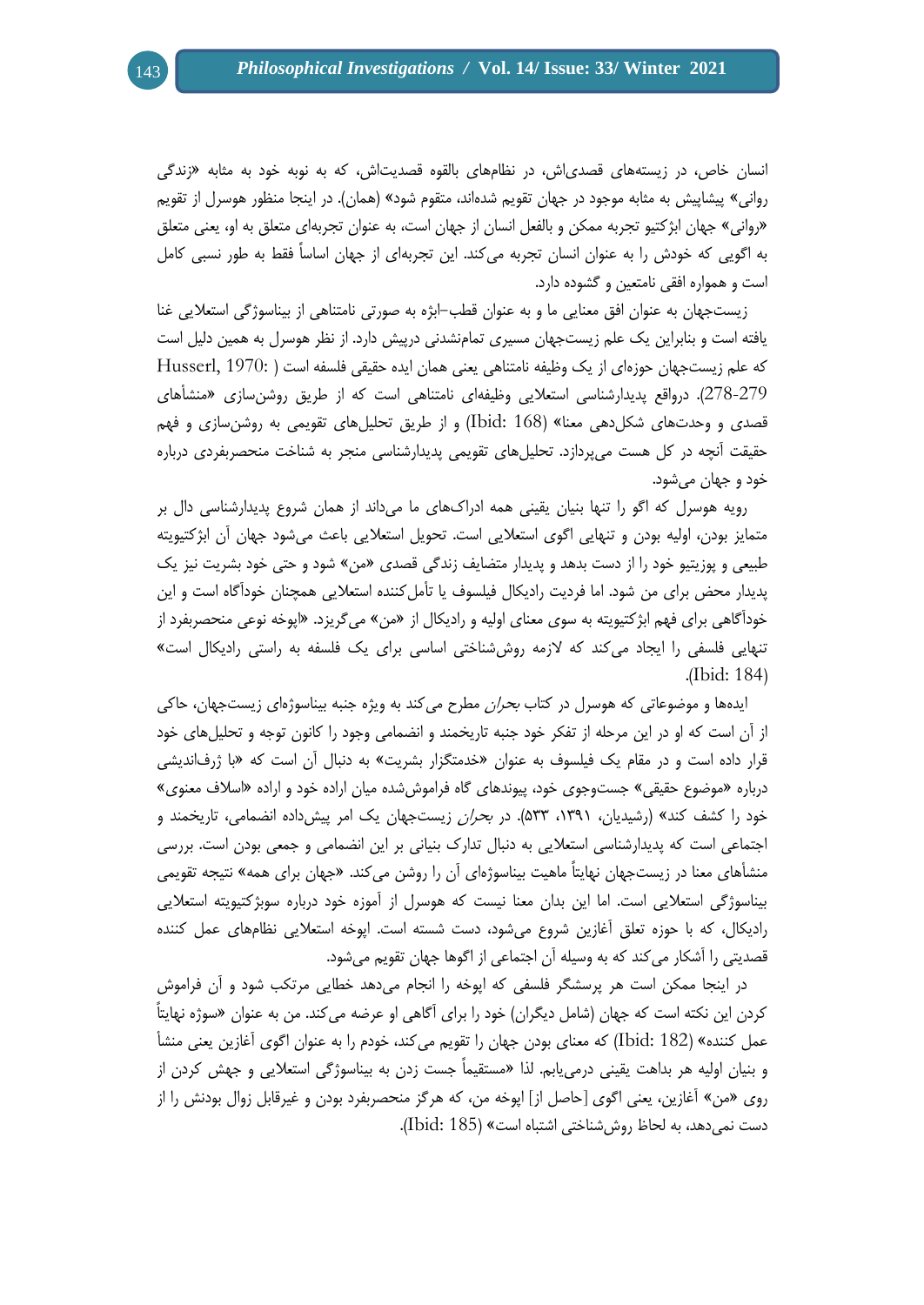اما هوسرل میگوید در این مرحله از فلسفهورزی پدیدارشناختی من ترس آن را دارم که در شناختن جهان کامالً تنها رها شوم، و با شبح خودتنهاباوری مرعوب شوم و ممکن است به نحو سادهدالنه وجود جهانی را بپذیرم که شامل شناسندههای دیگر به عنوان سوژههای مشارکت کننده در تأسیس اعتبار جهان باشد ) :Ibid 186(. اما به نظر او این اشتباه است و پرسش فیلسوف معنای بودن جهان است. بنابراین او باید درباره معنای بودن دیگریها نیز پرسش کند. به نظر میرسد اگوی آغازین هرگز اولیه بودن خود به عنوان نقطه ارجاع غیرقابل شک بصیرتها را از دست نمیدهد. فیلسوف اگر میخواهد آن طور که هوسرل میگوید به مسئولیت خود در برابر خویشتن متعهد باشد باید این اولیه بودن اگو را بپذیرد و با ظهور خودتنهاباوری مواجه شود.

شبح خودتنهاباوری تنها با تلقی من به عنوان اگو به مثابه یک اگوی خودتنها و لذا روشنسازی معنایی که دیگران، به مثابه اگوهای به راستی دیگر، برای من حاضر میکنند برطرف میشود. بصیرت ناشی از اپوخه این است که هر چیز که برای اگو موجود است باید معنای بودنش را منحصراً از حوزه آگاهی اگوی استعالیی دریافت کند و هوسرل هرگز این بصیرت را رها نمیکند. سوژه استعالیی بعد از تحلیل همدلی درمییابد که قلمرو استعالیی وجود شامل سوژههای مشارک او است و سوژه همراه با آنها جهان را به عنوان دستاورد بیناسوژگی استعلایی تقویم می کند.

هوسرل در ت*أملات دکارتی* بر این نکته تأکید دارد که اگوی محض منشأ تقویم سوژههای دیگر و بدین طریق جهان بیناسوژهای است که ما در آن زندگی میکنیم. لذا اگوی استعالیی وحدتیافته منشأ ابژکتیویته و شرط امکان معرفت به نحو ابژکتیو معتبر است. »هوسرل با بنا نهادن تجربه قصدی در اگو نشان میدهد که چگونه آن چیزی که دیگری است- مثالً انسانهای همنوع- در آن چیزی ریشه دارند که برای سوبژکتیویته و برای تعلق [آن] منحصربفرد است و بنابراین در آگاهی استعلایی است که اجتماع و زیستجهان تأسیس می-شود« )101 970: 1,Gurwitsch).

به نظر میرسد دیدگاه موجود در تأمالت دکارتی درباره اگوی استعالیی در تنش با دیدگاه مطرح شده در *بحران* است. در *بحران* همدلی و جهان بیناسوژهای ـ و نه یک اگوی منفرد یا کلی که از طریق تحویل پیراسته شده است ـ بنیان کل معرفت هستند. هوسرل با پرسشگری مداوم خود به این دیدگاه میرسد و پدیدارشناسی او همواره برای دست یافتن به شرایط امکان آنچه که قبالً ادعا کرده بود در حرکت است. میتوان گفت به رغم قوت دیدگاه بیناسوژهای، هوسرل به دیدگاه مبتنی بر یک اگوی (منفرد یا کلی) بدون محتوا است ــ آن طور که در *تأملات دکارتی* بیان میکند ــ وفادار مانده است. حتی در *بحران* که زیستجهان بیناسوژهای آشکارا منشأ یقین و معرفت است رگههای این دیدگاه را میتوان دید.

# **نتیجهگیری**

مفهوم زیستجهان اشاره به آن داشت که باید جهان را به عنوان سپهر کلی و پیشداده وجود فهمید. این سپهر ناشناخته ساختی کلی دارد که همه اعمال سوژه در آن واقع میشود و علم ابژکتیو نیز یکی از این اعمال است. نتیجه این اعمال در زیستجهان رسوب میکند. در مورد علم ابژکتیو میتوان گفت که رسوب معناها به عنوان متن علم در زیستجهان سرازیر میشود و مجموعه ساختارهای نظری علم ابژکتیو را ایجاد میکند. همین ساختارهای نظری به نوبه خود بیواسطه بودن زیستجهان و ماهیت اعمالی را که منجر به این ساختارهای نظری شدهاند تحریف و پنهان میکند. بنابراین غفلت از غایت و معنا برای انسان از نظر هوسرل ریشه در پنهانسازی اولیه معنا دارد که سرچشمههای آن به وسیله دیدگاه طبیعی پنهان شده است. بدین طریق است که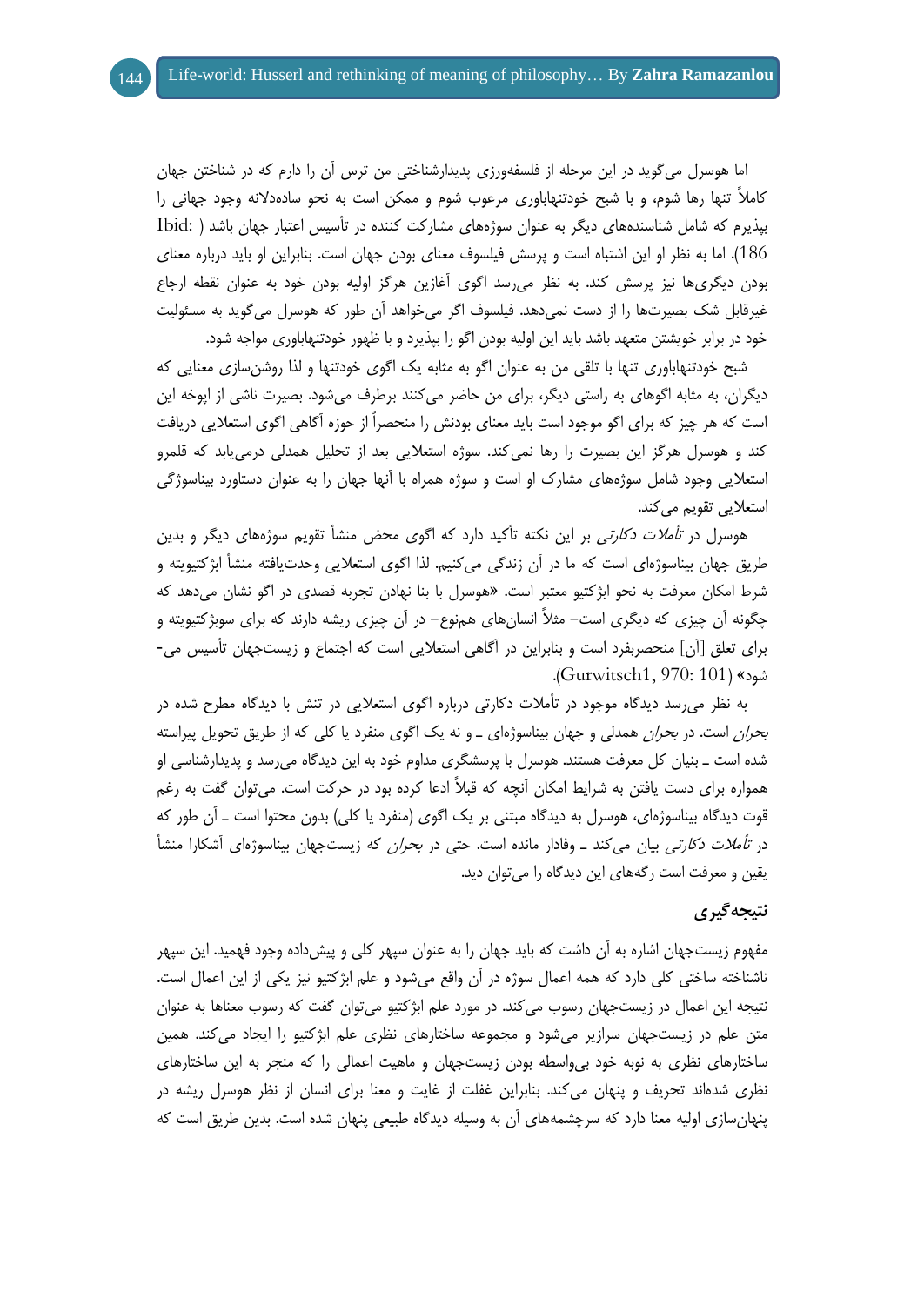تحقق و عینیتبخشی عقل نیز در جریان بسط و پیشبرد خودش میتواند دچار تحریف و اعوجاج شود. این تحریف درواقع تحریف زیستجهان نیز هست. تشخیص بحران ریشه در ردیابی این تحریف دارد. هوسرل به علمی باور دارد که قادر است منشأ این سردرگمی را آشکار کند و معنای از دست رفته علوم را به آنها بازگرداند. اما زیستجهان ناشناخته است و این ناشناختگی نیز بخشی از ساختار آن است.

هوسرل پدیدارشناسی خود را نه تنها یک فلسفه استعالیی بلکه یک »ایدهآلیسم استعالیی« مینامد. به نظر او فلسفه استعالیی فلسفهای است که درباره امکان محض معرفت متعالی پرسش میکند و به این پرسشها پاسخ میدهد. این پرسشها طبیعی نیستند بلکه تجربی-استعالییاند، زیرا از نظر هوسرل در دیدگاه طبیعی نه میتوان چنین پرسشهایی را به نحو منسجم پرسید و نه میتوان به آنها پاسخ داد. پس این فلسفه باید آگاهانه یک نقطهنظر جدید را اتخاذ کند. هوسرل با اتکا به این تأکید، دیدگاه جدید را استعالیی، پدیدارشناختی و ایدتیک مینامد. فلسفه استعالیی به جای اینکه معطوف به امور واقع تجربی باقی بماند به سوی امکانهای محض جهت مییابد. در فلسفه استعالیی هوسرل ما یک ایدهآلیسم استعالیی داریم که به جای آنکه بازی استداللها در مقابل رئالیسم باشد، روشنسازی اگوی من به مثابه فاعل هر شناخت ممکن است و بدین معنا ایدهآلیسم استعالیی هوسرل یک اگولوژی یا مونادولوژی است. اما او به این دیدگاه که اگوی استعالیی فاقد محتوا یک قطب سوژه تجربه باشد اعتراض میکند و در عین حال بر این باور است که اگوی استعالیی اصل وحدتبخش آگاهی و منشأ بنیادین و نهایی کل تجربه و معرفت است.

شاید به یک معنا حرکت از یک دیدگاه به دیدگاه دیگر- یعنی از اگوی وحدت یافته و کلی به زیستجهان بیناسوژهای و برعکس- قابل فهم باشد. خود پدیدارشناس و هر یک از ما فردی در زیستجهان هستیم که به وسیله دیگران احاطه شده و در اشتراک با سوژههای دیگر تقویم شده است. از آنجا که من سوژهای در دل زیستجهان هستم باید تصمیم بگیرم وقتی که پژوهشهای پدیدارشناختیام را شروع میکنم آیا بر سوژه تأکید میکنم یا بر زیستجهان؟ اساساً این همان پرسشی است که هوسرل، شارحان و پیروان او با آن مواجهاند.

اما در فلسفه هوسرل آنچه قابلتوجه و الهامبخش است این است که در نگاه او فلسفه به عنوان خودتأملی کلی انسان مطرح میشود. هوسرل ایدهآل دکارتی مربوط به یک بنیان همهشمول علم را به نفع دیدگاهی مصادره می کند که در آن یک بداهت اولاً و بالذات تببین کننده خود است. روح «حیرت» فلسفی که خوددادگی جهان را به پرسش میکشد چیزی است که هوسرل را همواره به تأمل وامیدارد. پرسشگری فلسفی است که فیلسوف آغازگر را به درون و به خویشتن خویش او به عنوان بنیاد آغازین همه چیزهایی که او بدیهی تلقی می- کند هدایت میکند. برای هوسرل تأمالت دکارت به راستی میتواند به عنوان الگویی نخستین از تأمل فلسفی تلقی شود زیرا رؤیای فلسفه به عنوان وحدت جامع و همهشمول علوم با یک بنیان عقالنی و مطلق مستلزم آن است که فیلسوف واقعی دست کم یک بار در زندگیاش به خویشتن بارگردد. پس اولین گام فیلسوف باید این باشد که هر آنچه را پیش از این معتبر بود واژگون کند و از نو بسارد. در اینجا میتوان دید که تفلسف درعین حال که یک وظیفه بشری برای فیلسوف است، به امری شخصی برای او بدل میشود.

### **References**

- Buckley, R. P (1992) *Husserl, Heidegger, and the Crisis of Philosophical Responsibility*, Netherlands: Kluwer Academic Publishers.
- Carr, David (1977) *Husserl's Problematic Concept of the Life-world*. F. A. Elliston and P. McCormick. Notre Dame: University of Notre Dame Press.